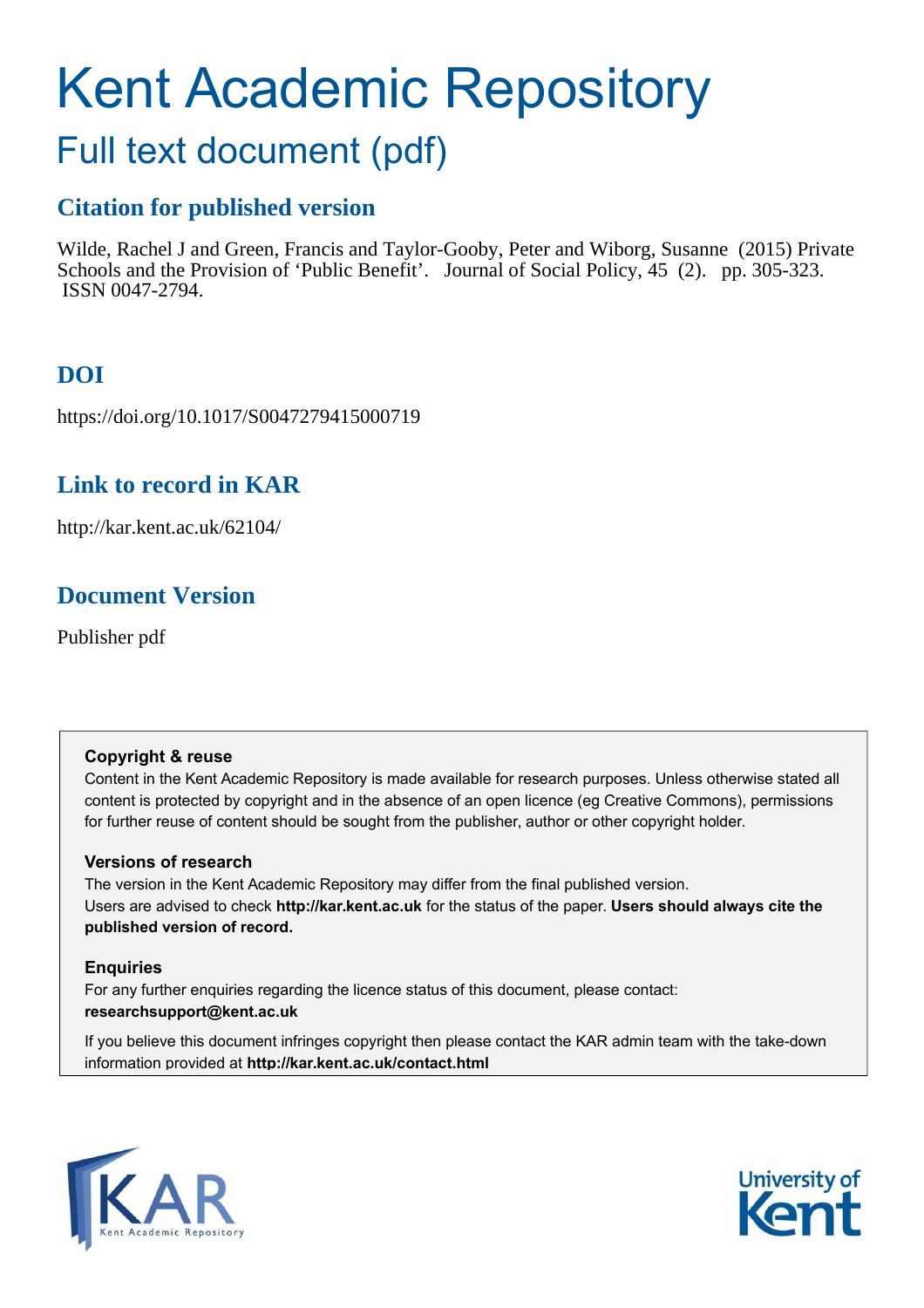### **Journal of Social Policy**

http://journals.cambridge.org/JSP

#### Additional services for **Journal of Social Policy:**

Email alerts: Click here Subscriptions: Click here Commercial reprints: Click here Terms of use: Click here

#### **Private Schools and the Provision of 'Public Benefit'**

RACHEL J WILDE, FRANCIS GREEN, PETER TAYLOR-GOOBY and SUSANNE WIBORG

Journal of Social Policy / FirstView Article / December 2015, pp 1 - 19 DOI: 10.1017/S0047279415000719, Published online: 10 December 2015

**Link to this article:** http://journals.cambridge.org/abstract S0047279415000719

#### **How to cite this article:**

RACHEL J WILDE, FRANCIS GREEN, PETER TAYLOR-GOOBY and SUSANNE WIBORG Private Schools and the Provision of 'Public Benefit', Journal of Social Policy, Available on CJO 2015 doi:10.1017/S0047279415000719

#### **Request Permissions: Click here**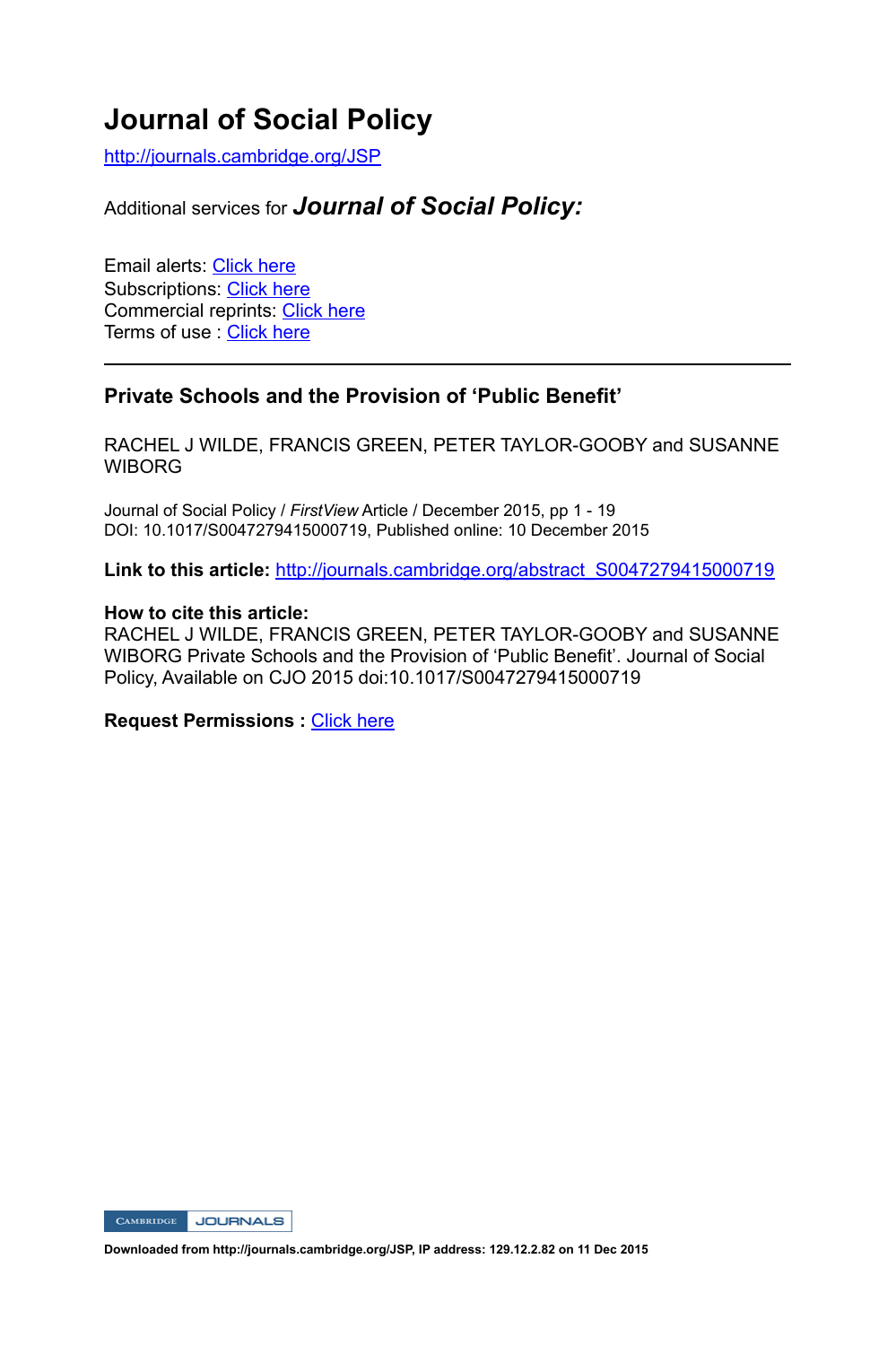Jnl Soc. Pol.: page 1 of 19 © Cambridge University Press 2015. This is an Open Access article, distributed under the terms of the Creative Commons Attribution licence (http://creativecommons.org/licenses/by/4.0/), which permits unrestricted re-use, distribution, and reproduction in any medium, provided the original work is properly cited. doi[:10.1017/S0047279415000719](http://dx.doi.org/10.1017/S0047279415000719)

## Private Schools and the Provision of 'Public Benefit'

#### **RACHEL J WILDE**<sup>∗</sup> **, FRANCIS GREEN**∗∗**, PETER TAYLOR-GOOBY**∗∗∗ **AND SUSANNE WIBORG**∗∗∗∗

<sup>∗</sup>*LLAKES Centre and Department of Education, Practice and Society, UCL Institute of Education, University College London, 20 Bedford Way, London WC1H 0AL email: [R.Wilde@ioe.ac.uk](mailto:R.Wilde@ioe.ac.uk)*

∗∗*LLAKES Centre, and Department of Education, Practice and Society, UCL Institute of Education, University College London, 20 Bedford Way, London WC1H 0AL email: [f.green@ioe.ac.uk](mailto:f.green@ioe.ac.uk)*

∗∗∗*School of Social Policy, Sociology and Social Research, The Registry, University of Kent, Canterbury, Kent CT2 7NF*

*email: [P.F.Taylor-Gooby@kent.ac.uk](mailto:P.F.Taylor-Gooby@kent.ac.uk)*

∗∗∗∗*LLAKES Centre and Department of Education, Practice and Society, UCL Institute of Education, University College London, 20 Bedford Way, London WC1H 0AL email: [s.wiborg@ioe.ac.uk](mailto:s.wiborg@ioe.ac.uk)*

#### **Abstract**

Legislative changes and a recent court ruling allow private schools in England and Wales to determine how to provide the public benefits required to justify their charitable status. We investigate how private school headteachers and other informed stakeholders perceive their public benefit objectives and obligations. We find that schools interpret public beneficiaries widely to include one or more of state school pupils, local communities, other charities, and general society through raising socially responsible adults. Private schools pursue their own goals through public benefit provision, and balance the advantages of public benefit activities against the costs. The schools are not constrained by the 'more than tokenistic' minimum set by the regulator. The findings highlight the difficulties faced by governments who seek to pursue redistributive educational policies through charitable law.

#### **1. Introduction**

Policy debates about the role of private schools in the UK education system have pursued three directions, regarding fairness, charitable status and public benefit. The Charities Act 2006 and 2011, which put some aspects of common law into statutory form, has brought these streams together and set the parameters within which the mainstream policy discussion is now pursued. It has confirmed that advancement of education is a charitable purpose but also re-affirmed private schools' requirement to provide a 'public benefit' that is unrestricted by the ability to pay for it[.](#page-17-0)<sup>1</sup> The trustees of private schools with charitable status are given considerable autonomy in deciding what activities they will undertake to fulfil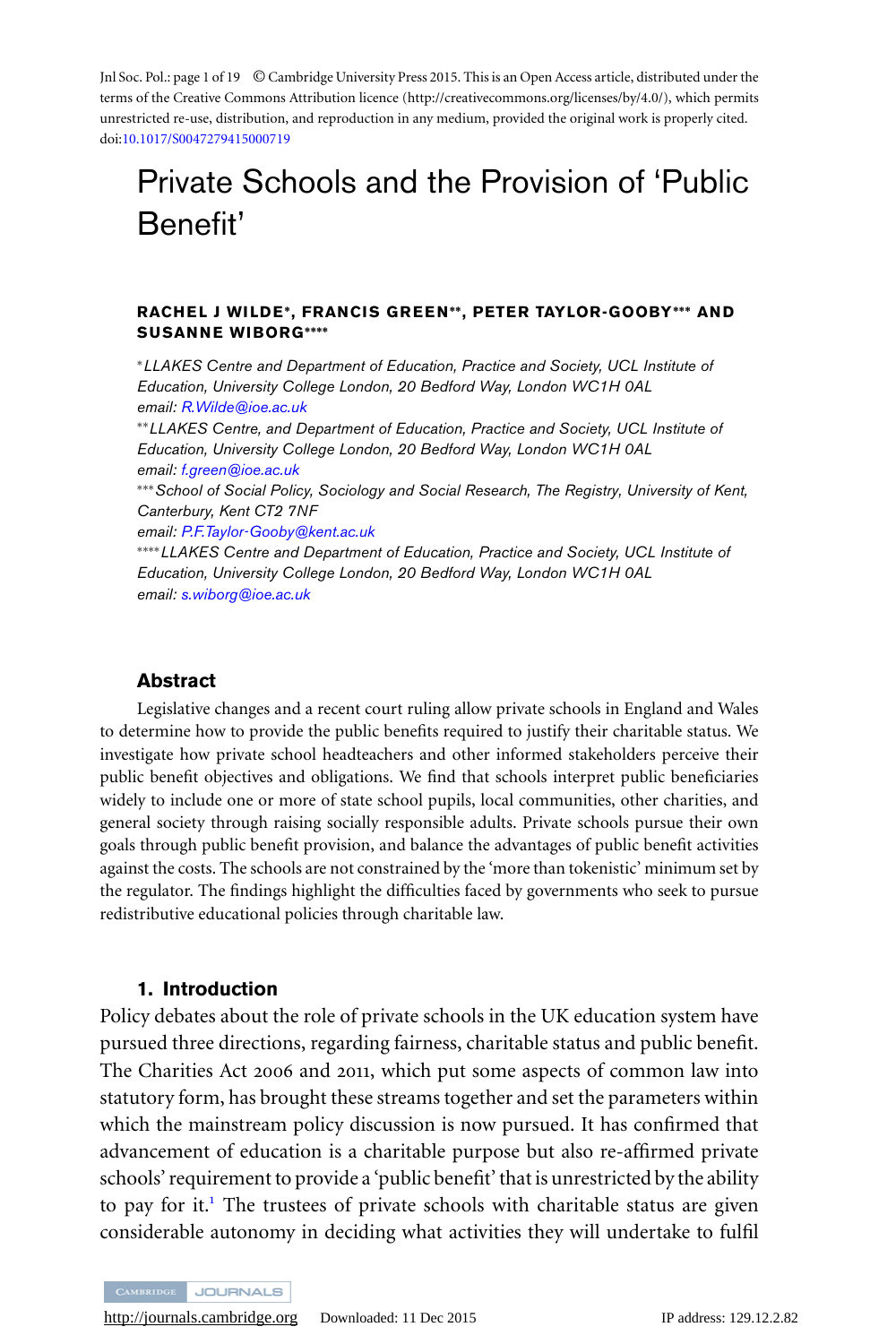their public benefit obligations. While the public benefit criterion remains under the purview of the courts, private schools' autonomy to deliver public benefit in their own ways is manifest in the revised Charity Commission guidelines ([2013](#page-18-0)a, [2013](#page-18-0)b). This context makes it important to understand schools' objectives in the provision of public benefit. This paper sets out a simple framework for analysing the value of charitable activities to the schools, and investigates how headteachers in a range of private schools and other informed stakeholders interpret public benefit objectives and obligations. It provides a valuable casestudy of the problems associated with the pursuit of welfare state policies through charities which are legally independent.

Since the 1980s elements of competition and quasi-market forces have been introduced into English educational policy, including in the recent decade the conversion of many schools into 'academies' and the foundation of 'free schools', whose systems of governance placed them largely beyond the control of local government. Yet, while providing state schools with some independence, this movement afforded only a limited convergence with the private (that is, feepaying) schools. Over the same period private schools, which had evolved over centuries into an exclusive system across the UK which was quite separate from central or local government (Gathorne-Hardy,[1977](#page-18-0); Walford, [2002](#page-19-0)), have enjoyed a resurgence in their prosperity, largely free from the potential political threats to their continued existence that had sometimes characterised earlier postwar decades. Bolstered by the increased resources of wealthy parents and an increased demand for education, private schools still educate only seven per cent of all school students at any one time, but they have been able to charge very much more than in earlier decades. The vast majority of their pupils gain admission by paying annual fees averaging nearly £13,000 for day pupils in 2014 and £29,000 for boarders (ISC, [2014](#page-18-0)). These high fees, alongside large endowments, ensure that private schools are very much better resourced than state sector schools. Private school pupils disproportionately gain places in elite universities (Sullivan *et al.,* 2015). They are, and have been for some time, massively over-represented in elite positions in business, the justice system, the media, the civil service, and in the political classes (Donnison, [1970](#page-18-0); Douglas, [1956](#page-18-0): 900; Sutton Trust, [2014](#page-19-0)a, [2014](#page-19-0)b). They earn a substantial premium in the labour market compared with state school pupils (Green *et al.*, [2012](#page-18-0)). Thus, private schools are a significant channel through which inequality is reproduced in the UK.

At the same time, however, almost all the private schools have maintained the legal status of a charity. The preamble to the 1601 Charitable Uses Act, which included education as a charitable purpose, has been held to justify an 80 per cent remission of business rates and exemption from VAT on educational activities and from corporation tax and taxation of investments. As Manville ([1982](#page-18-0)) points out, though charitable status incurs a loss of revenue to the state, the rationale is that it frees the state from providing a social service and the cost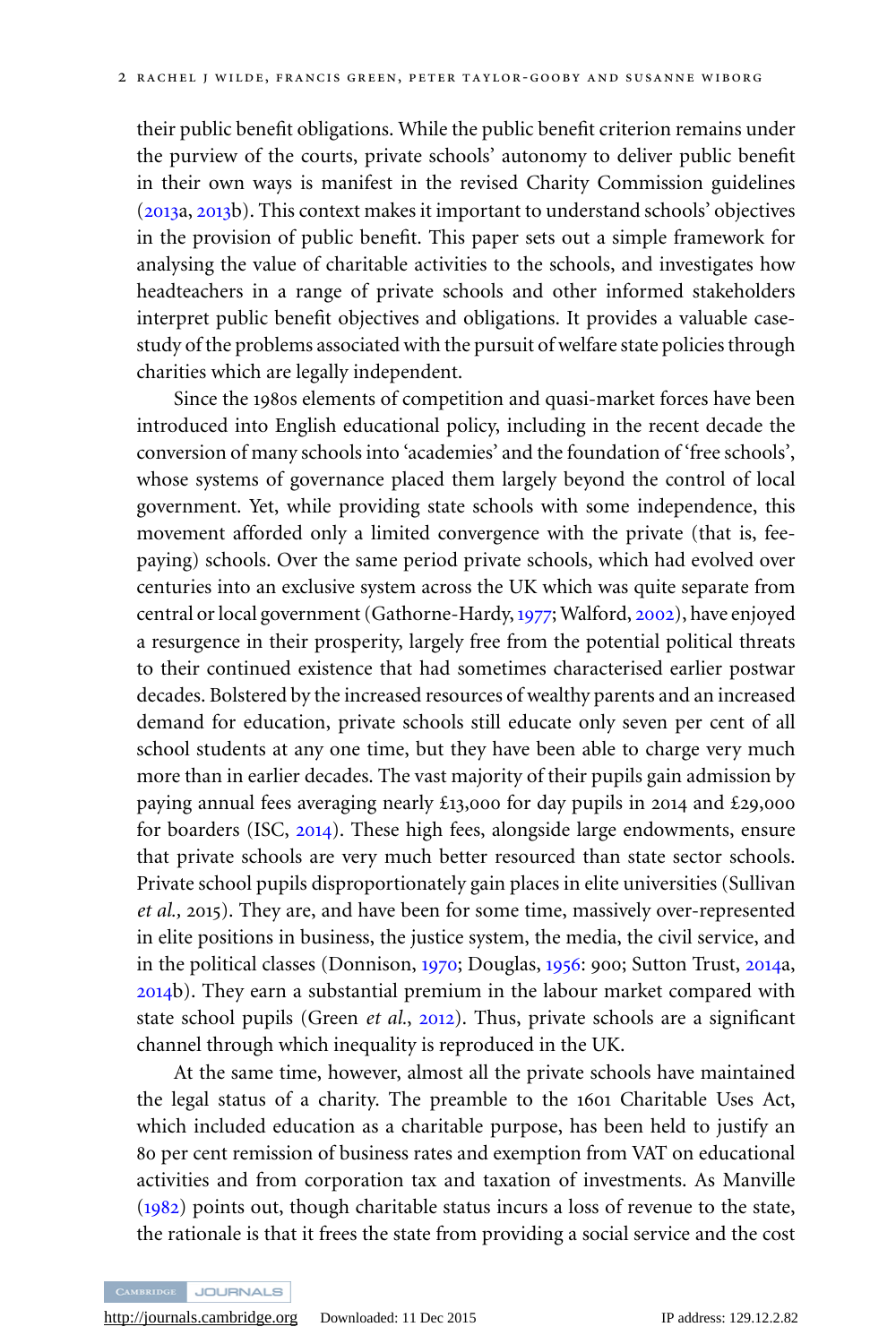that that would require. Therefore, the debate about charitable status points to the considerable cost to the state of these exemptions and seeks to set it off against the (also considerable) value of the education provided. A further consideration in this private/state balance surrounds the value of the training the state provides for teachers who are then employed in the private system (Green *et al.*,  $2008$ )[.](#page-18-0)<sup>2</sup>

Public benefit is a criterion that organisations must demonstrate in order to achieve charitable status. This requirement for charities was re-affirmed by the 2006 Charities Act. The Charity Commission guidelines of 2008 interpreted public benefit in terms of a range of activities, pre-eminent among them the provision of bursaries (2008). The Independent Schools Council (ISC), an umbrella association of private schools, resisted this prescription of appropriate public benefit activities. The focus on bursaries was a particular target, the argument being that the wealth of private schools varied, and not all private schools would be able to provide them. The ISC sought a judicial review of the guidelines' interpretation of the law and, in 2011, the Upper Tribunal ruled that the provision of education was a charitable activity, that trustees of private schools must pursue activities to do this in a way that promoted unrestricted public benefit, and that these activities must be more than tokenistic. While the Charity Commissions retains the power to tell private schools that their activities do not meet the public benefit criterion, they cannot instruct them to undertake specific activities which, as Sloan points out, 'appears to empower trustees at the expense of the Charity Commission' ([2012](#page-19-0): 47).

The deliberations around the Charities Acts and the Tribunal hearing have thus brought together the themes of fairness, charitable status and public benefit and set the direction for future policy. Issues of social justice, privilege and social mobility are crystallised into conflicts over the relationship between private and state schooling (BBC, [2012](#page-18-0); Blunkett, [1997](#page-18-0); Blunkett and Davidson, [1995](#page-18-0); Taylor and Davidson, [1994](#page-19-0)). Private school trustees and their headteachers can now decide what activities they will focus on in pursuance of public benefit; a resolution that exposes potential contradictions surrounding the use of charity law to achieve educational and welfare goals (Dunn, [2012](#page-18-0)).

The future interaction of private and state education, and its significance for social justice and social mobility, will therefore be determined in large part by decisions taken within the schools. In this context, the purpose of this article is to examine the schools' own objectives, and the meanings they themselves attach to 'public benefit'. Section 2 sets out a framework in which schools pursue public benefit activities for both public and private advantages, where they perceive that these outweigh the costs. In [Sections](#page-5-0)  $3$  to  $5$  we address the questions posed by this framework through in-depth, semi-structured interviews with headteachers and others from a range of private schools, in order to shed light on how their public benefit obligations are likely to be interpreted in the future.

CAMBRIDGE JOURNALS

<http://journals.cambridge.org> Downloaded: 11 Dec 2015 IP address: 129.12.2.82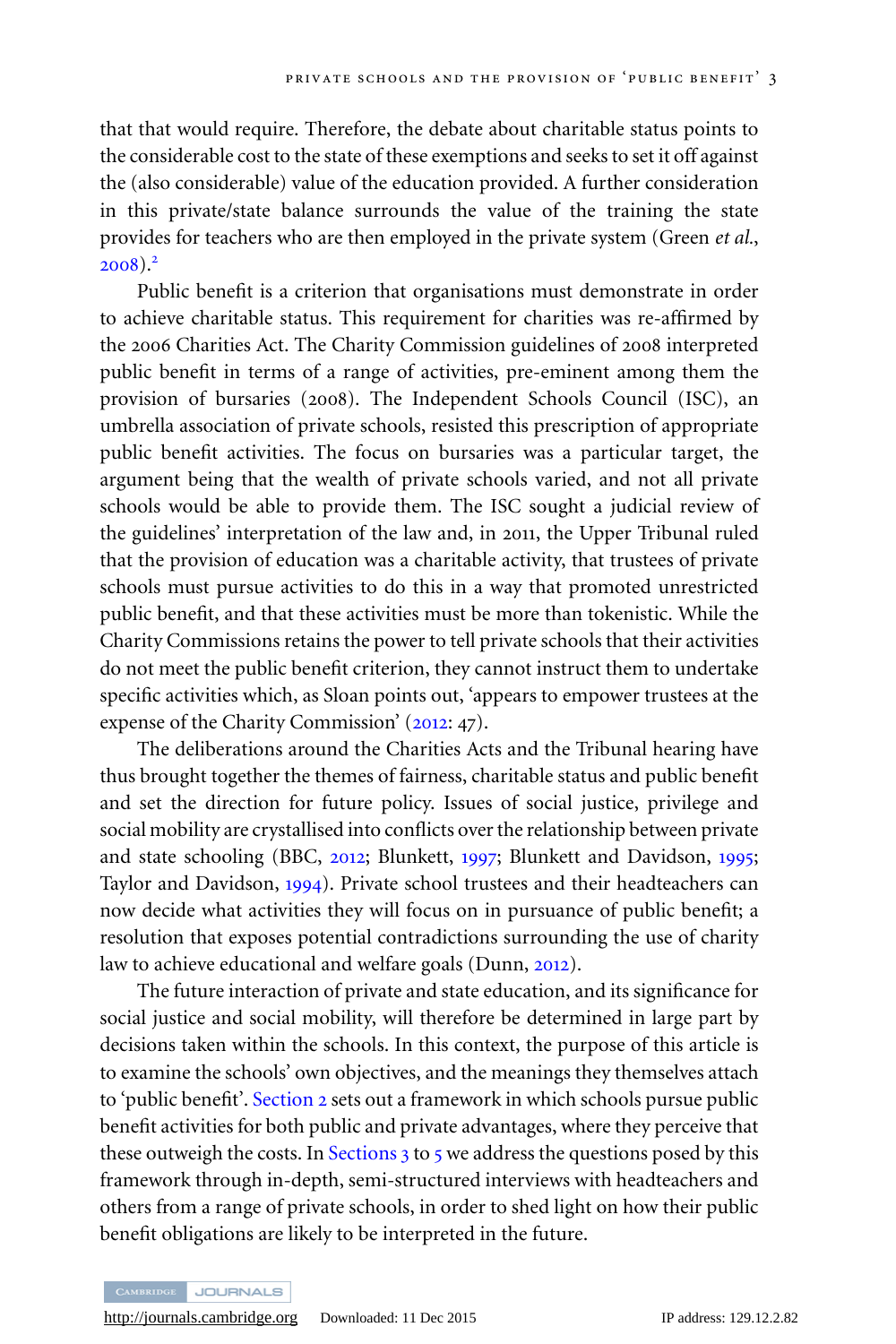#### **2. A framework for the determination of public benefit activity**

<span id="page-5-0"></span>For the private schools, public benefit comprises activities defined as charitable – in this case, the advancement of education (Charity Commission, [2013](#page-18-0)a) – and these may stem from altruistic motives, or from self-interest, or both. One can think of the public benefit activities decision arising out of a calculation of the benefits and costs to the school, subject to the regulatory constraint, where the benefits can include the school's public service to a wider community as well as any private benefits to the school. Yet an understanding of these public benefits is hampered by lack of evidence as to how the schools themselves perceive them. Our overall question motivating this paper, then, is: what are the objectives of private schools that are driving their public benefit decisions?

The public service element conceivably takes a variety of forms which can be broadly grouped as a) needs-based bursaries, b) sharing resources, activities and expertise – including through 'partnerships', and c) fundraising and volunteer activities. Recipients of bursaries are perhaps the most direct beneficiary. Evidence from the Assisted Places Scheme<sup>3</sup>[,](#page-18-0) for example, suggests that, overall, children who participated did indeed receive a better education than they would have if they had attended a state school (Power *et al*., [2006](#page-19-0), [2013](#page-19-0)). Set against these positive benefits are the potential external harms. Debate in this context has focused on the potential loss of beneficial peer effects in state schools when hard-working pupils are transferred to the private sector[.](#page-18-0)<sup>4</sup> One issue, then, is what activities do schools perceive as providing public benefits, and are any harms perceived, arising from private schools fulfilling their obligations under the 2011 Charities Act? How do private schools perceive the effects of their public benefit activities in relation to their altruistic public service goals for education?

Public benefit activities may, however, also have private value to the school, apart from the satisfaction of any charitable preference. In part the provision of bursaries is not so much charity as a conventional economic strategy for price discrimination similar, for example, to reduced train fares for students (Pindyck and Rubinfeld, [1989](#page-19-0): 375–385). By tailoring fees, net of bursaries, to the consumer's ability to pay, the school raises more net income than it could if it charged a fixed price to all consumers. The enrolment of high-performing children is also a potential source of positive peer effects for full-fee-paying pupils, and more generally for the reputation of the school. Other public benefit activities – those which display what the school offers – may also have reputational advantages and might be useful marketing tools. Intensive activities, such as those involved in formal private-public partnerships, can be seen as an efficient sharing of resources, a process of learning and knowledge transfer, similar to regional business alliances. In what ways, then, do private schools also see public benefit activities as having private value for the school?

The cost of public benefit activities, both financial and time opportunity costs, has then to be balanced against their advantages. It is how the key actors see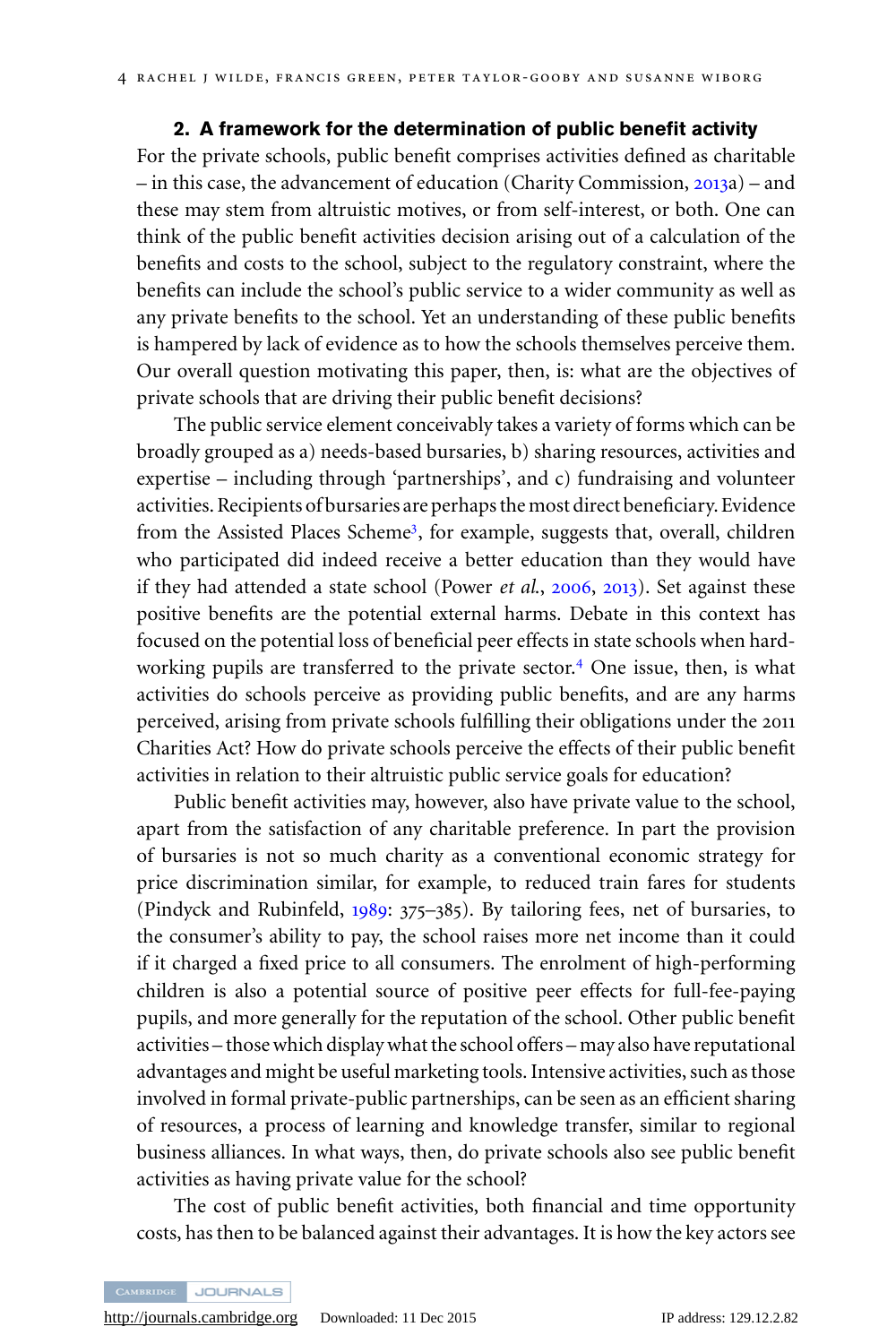the benefits and costs to the schools, in the context of the attempts by government to influence the charitable sector through legislation, that will determine what private schools do. One significant factor in determining the outcome is the school's wealth, as determined by past surpluses and charitable endowments: the richer the school, the more public benefits it can finance without asking parents of current pupils for subsidies. Another potential factor is the continuing external regulation: the Charity Commission's insistence that there must be more than 'token' public benefits for a school to be permitted to function as a charity. What is unclear, however, is whether this external regulation is viewed as a binding constraint on what they do. Would schools engage in public service activities anyway, even in the absence of pressure from the Charity Commission?

#### **3. Methods**

To address these questions surrounding private schools' interpretation of, and objectives for, public benefit we carried out in-depth interviews with selected headteachers in English private schools as our primary participants. In practice, what private schools do may be influenced also by governors and trustees, interpreting the wishes of a founder, and in the context of influence from feepaying parents, which may lead to compromise. However, these influences will be channelled through the head, who will be aware (as our interviews show) of the views of other relevant actors. Our interviews were semi-structured, covering school context, public benefit objectives, perceived effects, regulation and funding issues; they were carried out between November 2013 and November 2014. Our sample included a range of school types, including a mixture of single sex and co-educational schools and those educating primary and secondary ages, and varied according to fees charged, size and location (rural/urban). All but one had charitable status. The schools, which are listed anonymously in Table 1 with their characteristics, were recruited through personal and professional contacts and via a private school membership organisation. We also consulted the school trustees' annual reports to the Charity Commission: as with all charities, these contain some limited narrative reporting on public benefit activities (Morgan and Fletcher, [2013](#page-19-0)). To obtain the perspectives of other key stakeholders, we interviewed headteachers of four state schools (also listed in the table) and, for an informed sector perspective, the directors of two private school associations.

Every private school head we spoke to was supportive of the notion that they should provide public benefit in some form, and reported that their school did indeed provide public benefits. Not being a large or representative sample, we derive no population-relevant conclusions about the distribution of public benefit activities, but the in-depth interviews enabled us to identify and interrogate the meanings, objectives and motivations held by our participants. For representative data, we turn where required to some limited information on public benefit activities reported in the Independent Schools Census.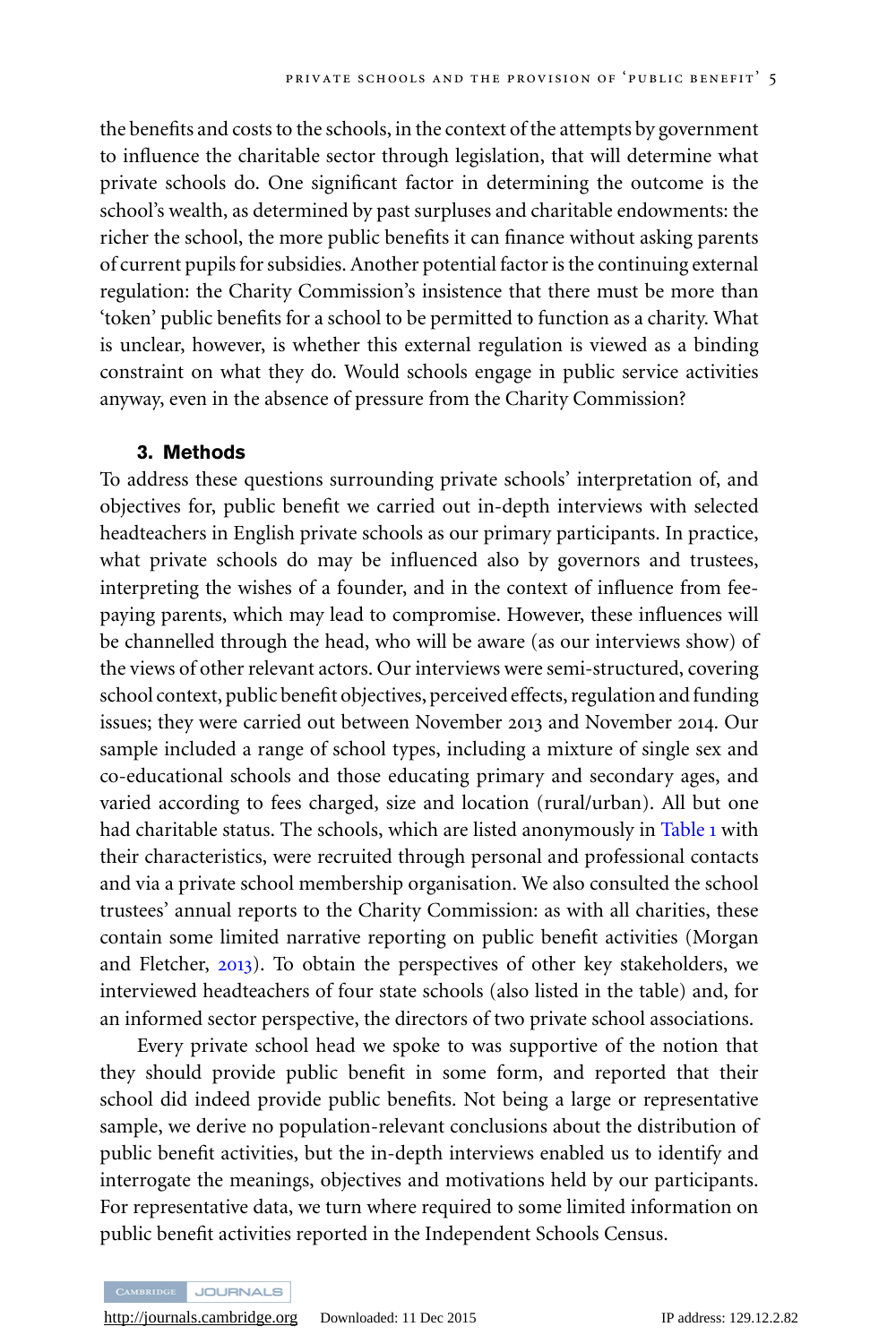| School descriptor              | Age range   | Provision   | Area type | Day Fees $(E$ per term) |
|--------------------------------|-------------|-------------|-----------|-------------------------|
| Girls Prep                     | Preparatory | Girls       | Urban     | $£4000 - £4999$         |
| Football Private School        | Secondary   | Mixed       | Urban     | $£5000 - £5999$         |
| <b>Foundation Girls School</b> | Secondary   | Girls       | Urban     | $£4000 - £4999$         |
| <b>Endowment Boys School</b>   | Secondary   | <b>Boys</b> | Urban     | $£5000 - £5999$         |
| Catholic City Private          | All-through | Mixed       | Urban     | $£4000 - £4999$         |
| Urban Private                  | Secondary   | <b>Boys</b> | Urban     | $\geq$ £6000            |
| Struggling Rural School        | All-through | Mixed       | Village   | $£4000 - £4999$         |
| Village Private School         | Preparatory | Mixed       | Rural     | $£3000 - £3999$         |
| Non- Charity Day School        | Preparatory | Mixed       | Urban     | $£5000 - £5999$         |
| The Academy                    | Secondary   | Mixed       | Urban     | n/a                     |
| Grammar Academy                | Secondary   | <b>Boys</b> | Urban     | n/a                     |
| Countryside State School       | Primary     | Mixed       | Rural     | n/a                     |
| State Primary                  | Primary     | Mixed       | Urban     | n/a                     |

Sources: Edubase 2014 and *http://www.isc.co.uk/schools*

#### **4. Forms, beneficiaries and potential harms of public benefit**

The interviews revealed a variety of understandings of the meaning of public benefit and of public benefit activities, including bursary provision, resource and expertise sharing, charitable functions, and formal partnerships. In this section we report how our participants understood the benefits of each form, and the potential harms; their perspectives on funding and regulation of public benefit are described in [Section](#page-13-0) 5.

#### Bursaries

Bursaries are intended to open up private schools to those who would normally be unable to attend, including hardship cases among pupils already in private school who would otherwise need to leave. In 2014 some 8 per cent of private school pupils across the UK received means-tested bursary assistance, 13 per cent of these attending for free (ISC, [2014](#page-18-0): 21)[.](#page-18-0)<sup>5</sup> Given the known wealth variation among schools, it was not surprising to find that, while all schools we spoke to provided at least one bursary, the volume and value varied considerably. The three largest schools offered the most bursaries while, at the other end of the scale, a small village school had always had some hardship bursaries available for current pupils' families but had been saving funds to offer a full bursary, meanstested and ability-based, for 'somebody who wouldn't normally have access to the school'.

#### *Benefits for bursary pupils*

One issue surrounding bursaries is whether they in fact provide real benefits to individuals, yielding a better education to beneficiaries than they would have received in state education. Unsurprisingly, all private school headteachers were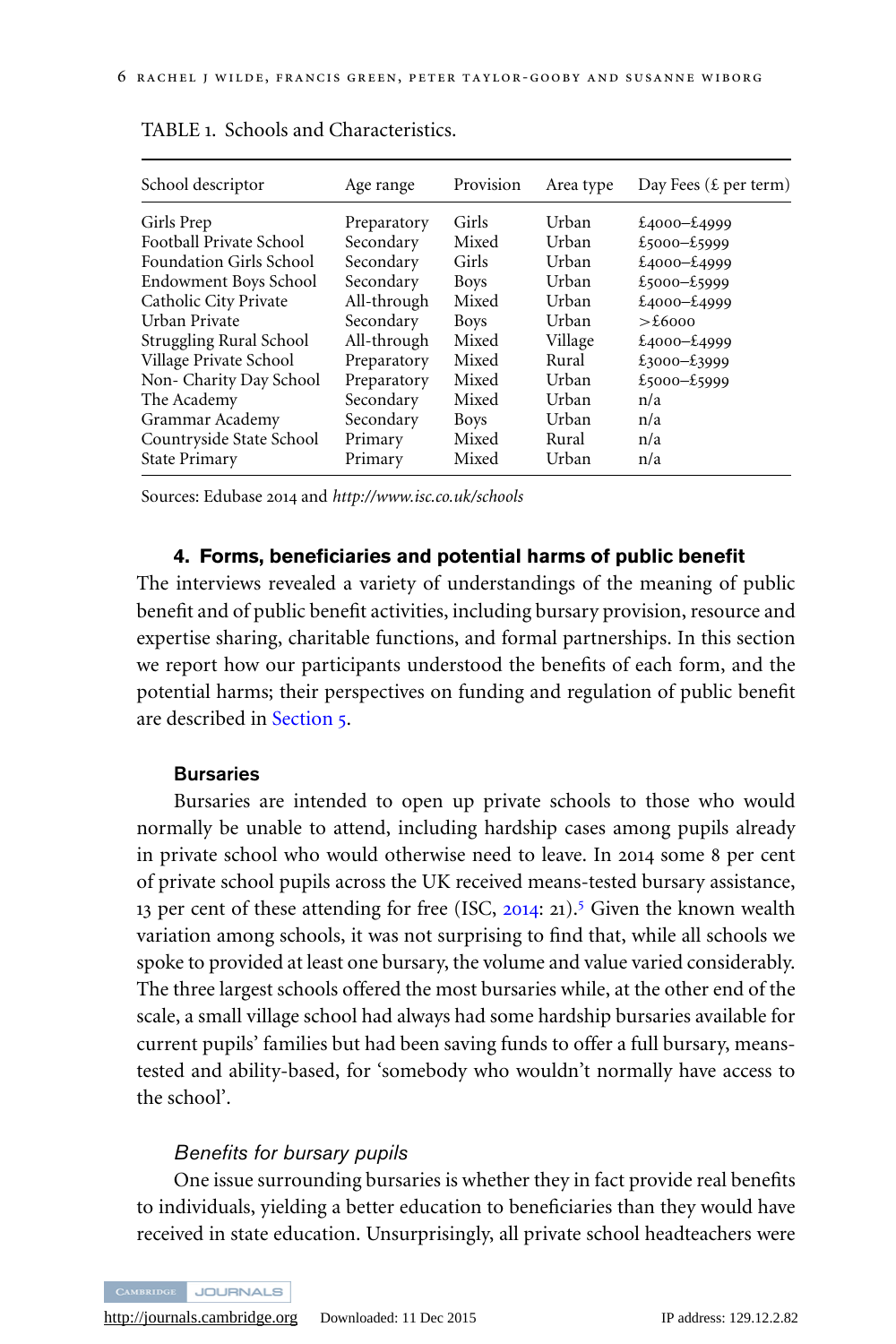positive about the benefits for their bursary-receiving pupils, and this is consistent with the more formal evidence from recent research, that private schools on average benefit those transferred from the state sector (Power *et al*., [2006](#page-19-0), [2013](#page-19-0)). Thus, the head of a small prep school felt the child who receives a bursary will benefit from the small class sizes (a maximum of 20), the range of specialist teachers in drama, modern languages, music, sport and art from kindergarten to 11, and the school's facilities, such as ICT suites, halls, libraries, classroom spaces and sports grounds. He also mentioned that, because they prepare students to take competitive entrance exams, they 'get them to a high academic standard'. He was also keen to point out that they offer a holistic education, and are not purely results-driven. Another school head felt the small class sizes and the attention that pupils get would be the main benefit for the scholarship children.

There's a lad playing football out there for us now. He's in the top 0.1 percentile in the country and, if we're honest, the local primary school would say 'we're having real difficulties stretching him'. So we've now got him sitting in a class of six with us and we'll be able to differentiate for him completely. So he'll get in effect his own little work programme. So, in that sense, it's done him a favour.

Such advantages are thus perceived by headteachers as genuine public benefits, consistent with their schools' visions and with their obligations under charity law. The same head, for example, said that although it was 'a slightly old fashioned view' he construed this bursary as '*noblesse oblige*' – meaning that the privileged have a responsibility to the socially disadvantaged. Even during financial hardship the school had sought to retain some bursary positions. For similar reasons, two headteachers from well-endowed private schools told us they recruited top students from local state schools for their bursary programmes.

Bursaries can vary, however, in their generosity. One school promoted 'thin' bursaries, which consist of a 10 per cent reduction in fees, claiming that these aided the 'squeezed' middle classes, defined by the headteacher as professional working parents with a combined income of £80,000. Another was disparaging of this kind of practice, offering only bursaries covering all costs incurred (e.g., uniforms, trips, etc). Bursaries may not always stem from purely altruistic reasons. Partial bursaries may enable schools to bring in revenue by filling places that might otherwise go empty – the price discrimination motive. In a different school, with small economic means, partial bursaries were largely used for current pupils whose parents had fallen on hard times. Since these bursaries were often not publicised, quite how much public benefit these bursaries really provided, in terms of opening up a private education to anyone, seemed questionable. The provision of bursaries, it should be noted, necessitated devoting some effort to means-testing parents who apply: one private school head was evidently wary of deception. There was also some scepticism from one state school headteacher, who was dubious about how 'in-need' the bursary pupils in her local area really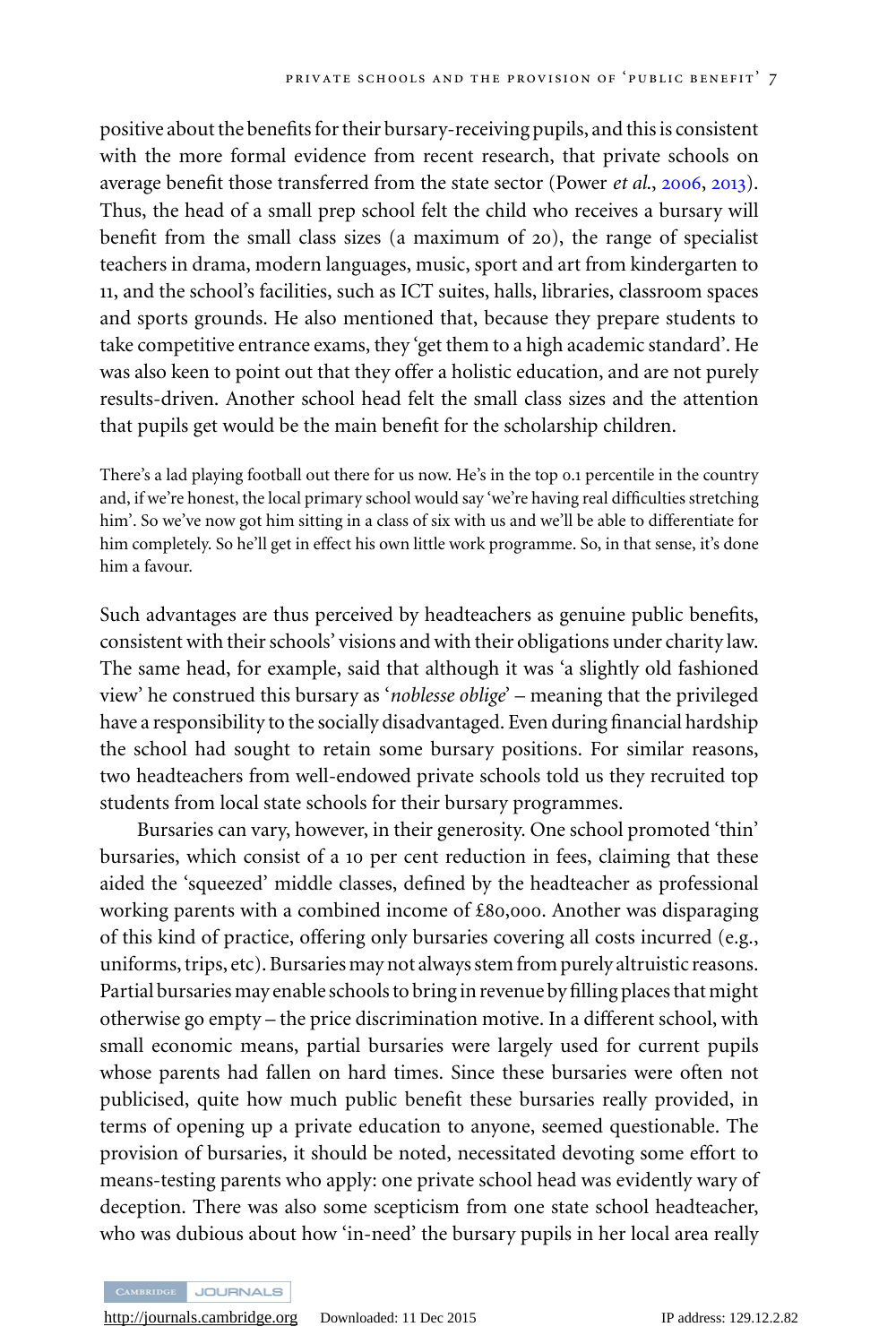were, and, separately, whether such pupils gained a better education in the private sector:

[The private school] are saying they're giving the bursaries to children who wouldn't have that opportunity – are they really?

Nevertheless, not all private schools pick from the top ability range, and the same state school head praised a nearby private school that focused on special educational needs. Elsewhere, the head of a rural private school noted that 33 per cent of his pupils had an identified special need, and felt that these pupils benefited from what the school offered:

...that's a very high proportion compared to local state schools. So although that's not a charitable end, it seems charitable you know, that these children really need quite a lot of help and we give it to them.

#### *Benefits for other pupils and to the school*

Many of the private school headteachers reported that increasing the diversity of their student body via bursaries benefited their school as a whole, and that parents looked for this when considering the school. As one head remarked:

. . . it is something people look for when I talk to them at open day, they like the fact that the school is outward facing, . . . that it's in touch with the real world, and they worry about, you know, sending their son or daughter to a sort of privileged bubble where they're only going to mix with the same sorts of people and not really be aware of their community.

While headteachers saw the value to society of reducing exclusivity within schools, they also felt their school benefited as a whole. Thus, another participant states:

We are mindful of our obligations . . . It's a much more healthy balance of pupil body and gives that real feeling of community, otherwise the danger would be it would be a rarefied strata of society that was being educated in a particular way, which isn't good ultimately for social cohesion, isn't good for the school itself.

In fact, some participants implied that they saw little conflict at the margin between altruism and self-interest in their bursary programmes. Thus, for example, the head of one of the wealthier schools remarked:

I'd almost say that is simply an enlightened self-interest anyway, you are making your school better by making it a better social mix in preparation for the 21<sup>st</sup> century.

Similarly, the head of one of the poorer private schools reports multiple aims, including improved recruitment, and:

. . . to broaden access to the school, to open us up to parents that wouldn't ordinarily have been able to afford the fees...to readjust our ability profile slightly . . . open to anyone in a state school, and the criteria is the top 25 per cent of the ability range . . . [and] we wanted to fulfil our charitable aims.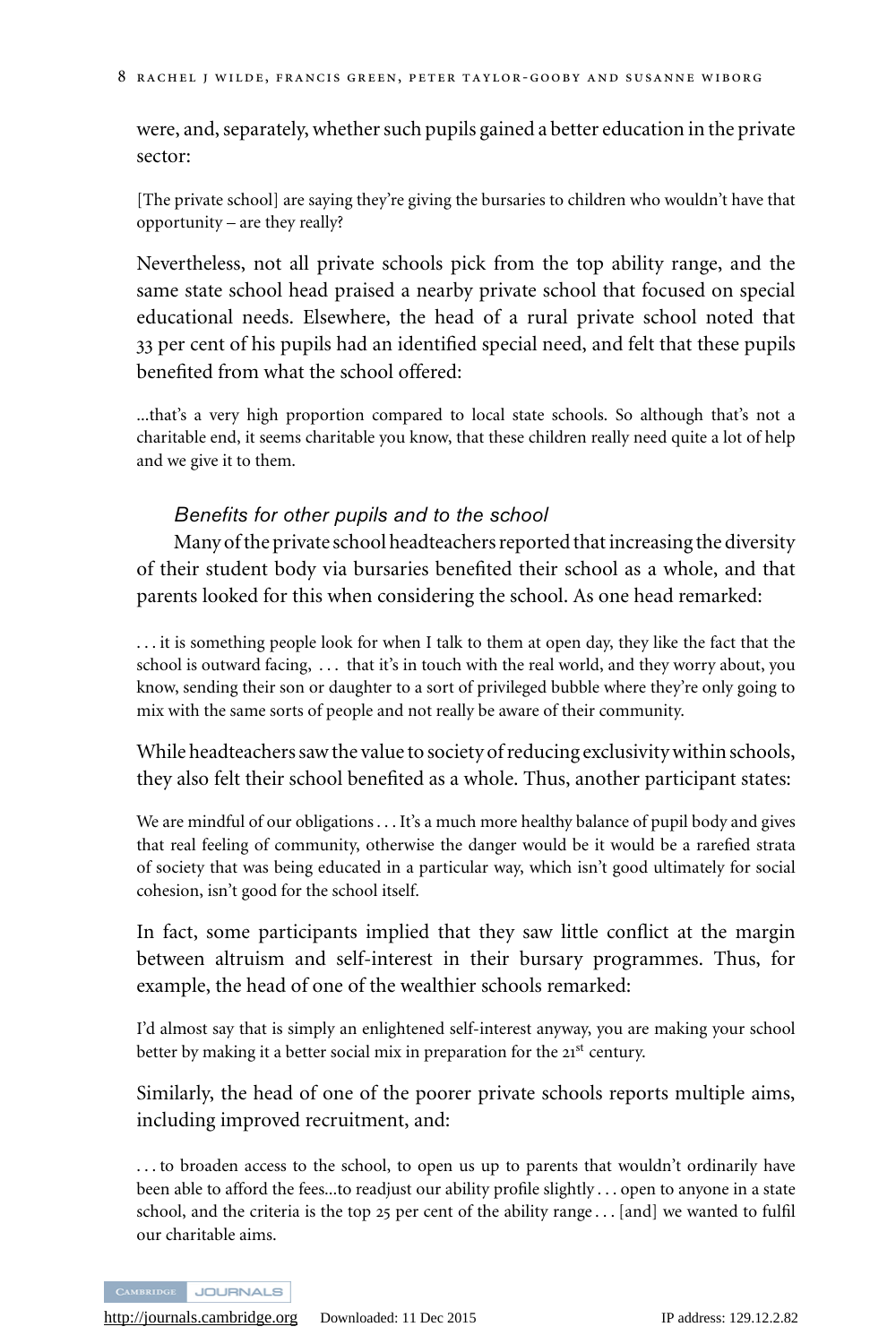#### Sharing resources and expertise

Across the UK some nine out of ten private schools share physical and human resources, activities or expertise with state schools, and many also with local communities (ISC, [2014](#page-18-0): 22). Among our participants, most indeed shared their facilities and expertise, sometimes for free and in other cases for a charge. This sharing of physical resources included varied examples, such as swimming pools, playing fields, music facilities and science laboratories, typically made available after normal school hours to state schools (along with community groups). Shared staff resources comprised areas where private schools had the most expertise, such as in specialist advanced teaching, extra-mural topics such as debating skills, or university application preparation guidance. While the ISC characterises all such interactions as 'partnerships', such sharing is likely to be most active in schools that participate in formal partnerships – arrangements involving multiple schools that are planned collectively. Some formal partnerships have their origins in seed-funding provided by the Labour government in the late 1990s.

#### *Benefits of resource-sharing*

We encountered a variety of understandings about the extent to which resource-sharing activities constituted public benefit. For some, this sharing was at the core of the definition of public benefit. For example, the head of one preparatory school stated that public benefit:

. . . [is] about giving what you have so that other people can benefit from it . . . It can be providing something that another institution needs that you have . . . Rather than throwing some money at something . . . it's a much more fundamental thing . . . it's sharing what you have, whether that's facilities, expertise, opportunities, resources, staffing . . .

Other school headteachers took a similar attitude, sometimes referring back to original foundation principles of serving the poor, and clearly were also generous in making available their facilities. However, another private school head reported that these activities were marginal because they cost the school nothing. Though he was happy to oblige the local community, inviting state school pupils to events in the school grounds or allowing sports clubs to use their facilities, he did not regard such sharing activities as fulfilling their charitable goals; rather, disposing of income was the true measure of public benefit and, although he complied, he was uneasy about offering his facilities:

. . . it's quite tricky to have people come and pay you a visit and muck around in your fields and woods without feeling like Lord of the Manor, sort of entertaining the gardeners . . .

With regard to formal partnerships, their relation to headteachers' conceptions of public benefit was also differentiated. Four of the schools we interviewed were involved in formal partnerships, some seeing it as part of public benefit provision,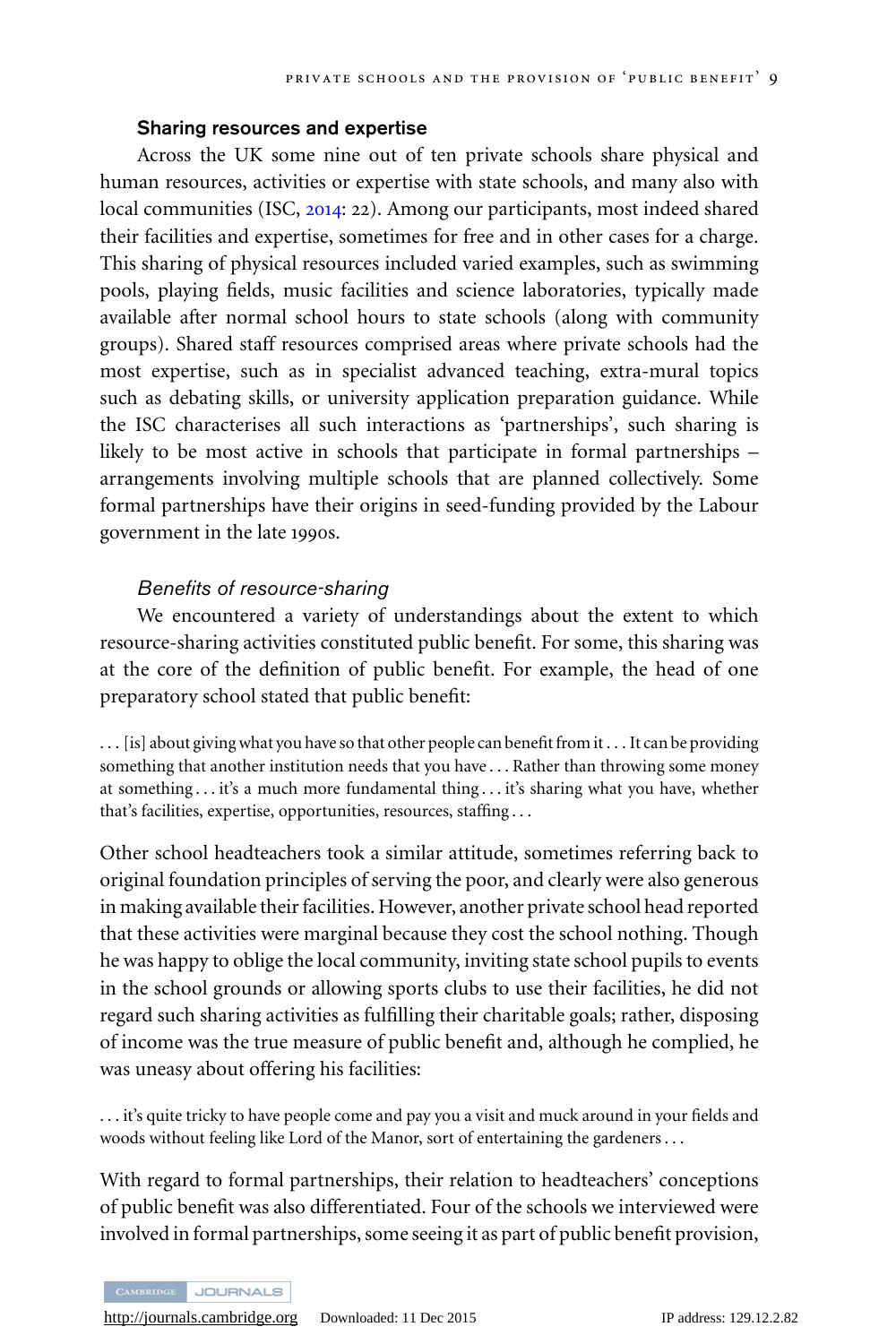while others simply saw it as the way their school worked within a collaborative environment. Our participants reported that their successful formal partnerships entailed a mutually-profitable exchange, rather than necessarily a redistribution of the private schools' superior resources:

. . . we have worked together persistently for 10 years . . . on working together as teachers and as pupils so that everyone benefits, and it's not crumbs from the rich man's table . . . it's to do with partnership, collaboration.

Where barriers to participation arose, this was, in one head's view, because of ideological resistance and the disparities in schools' resources. He had been interested in working with the Local Authority, but this floundered, in his opinion due to a lack of understanding about how the private sector worked. He felt state schools perceived the private sector as having greater resources and so anticipated only a charitable relationship. He wanted a reciprocal exchange, but felt that the perceptions would be hard to circumvent:

There is a lot of reticence from state primaries that see the wealthy independent school down the road . . . . the perception often is that you're a school that's got small numbers, you've got the resources . . . . And when you hear things like that you just think, well, we've got so many issues here, so many barriers to break down.

A higher form of expertise sharing is involved in the rarer instances where a private school is sponsoring an academy or free school in the state sector[.](#page-18-0)<sup>6</sup> Sponsoring entails making legal commitments, devoting management resources and assisting with governance; such high-level engagement is likely to be accompanied by other forms of resource-sharing engagement. Our participants also had varied perceptions of this form. Some were confident that the academic aspirations and performance of bright pupils in the state schools benefited, for example, by making sure that a potential A<sup>\*</sup> candidate was no longer satisfied with getting a B. Yet even those with a positive approach to academy sponsorship, noted the limitations of what they were doing. One informant reported that his school's expertise was not well suited to raising the grades of the less able. In his judgement:

. . . (they had) reached the plateau because we were probably at our best looking after their top 40 per cent; we were doing nothing for those children below that.

Another noted that it was not easy to convey the aspirational ethos to a sponsored school, without a substantial level of resource-transfer, which was constrained by the sponsoring school's own finances.

Other participants were more critical of academy sponsorship, not least because of the emphasis placed on it in public discourse. Both the head and assistant head of one school were angry at allegations that the only public benefit that should count was sponsoring an academy. They felt this attitude is patronising to the state sector, and that the private schools' skillset are not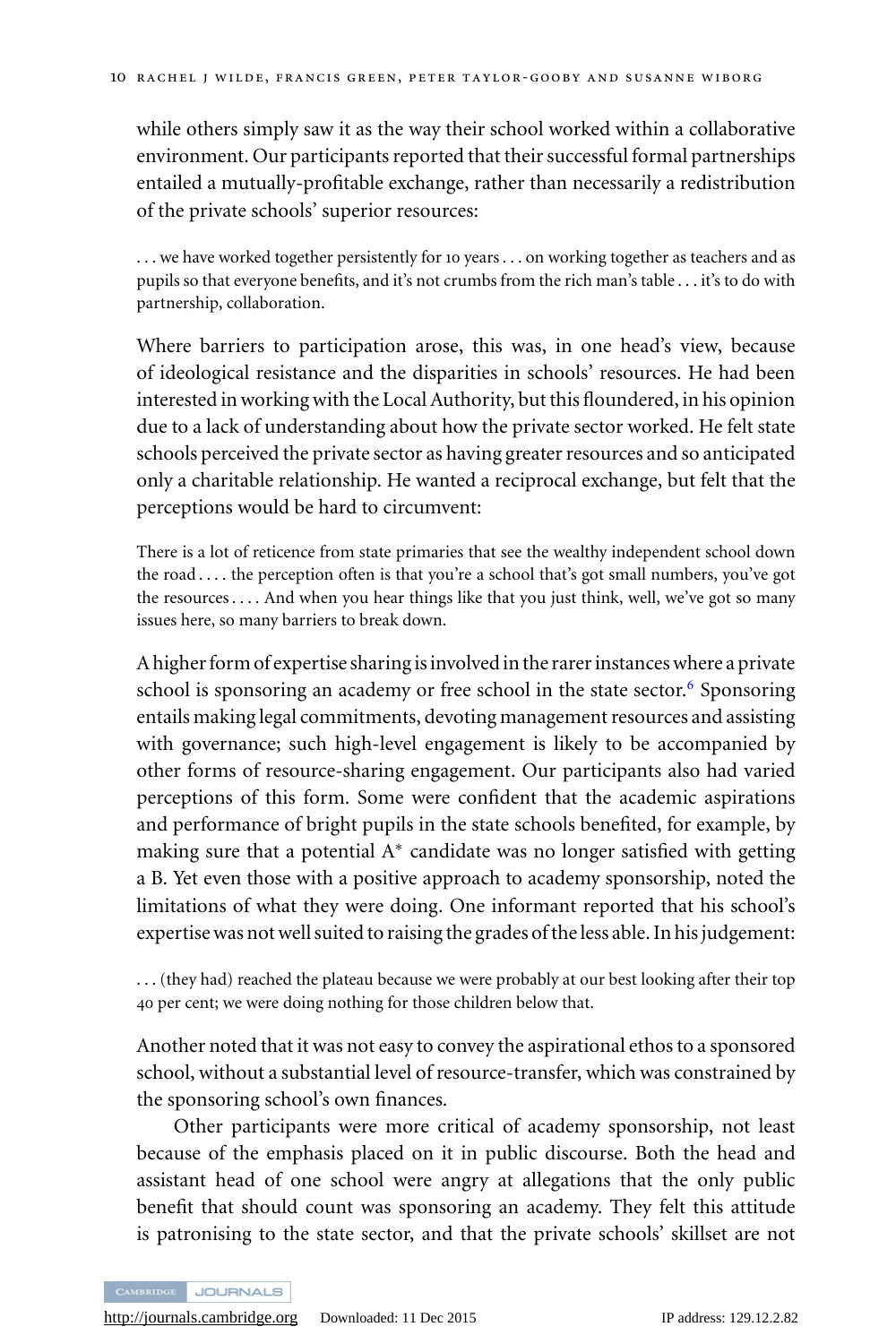best suited to this endeavour, since they are not used to running mixed-ability schools. They pointed to examples of sponsorship that had not worked out for this reason.

#### *Benefits to the private schools*

While resource sharing and partnerships do offer public benefits, they also have private benefits for the schools. Our participants were conscious of these, and it informed their thinking and practices. Thus, inviting guests onto the grounds often had the effect of advertising the school, serving as a recruitment and marketing technique. As one head reported, the visitors are:

. . . gaining the benefit of the use of the facilities, and secondly some may well think that it would be great to have an education here . . . so they might well apply for a scholarship . . . and some may well also apply for a supported place.

The head of another school recognised that there was some (in his view unjustified) skepticism over private schools' intentions, but conceded that there was a degree of self-interest in his school's community work, as it benefits the school and its pupils:

We think the sort of stuff that we're doing in the community is the right thing to be doing anyway, but actually, it's also the right thing for our pupils in terms of their education... all sixth formers do voluntary work and the lessons they learn from it in terms of their awareness of their local community, their confidence, their ability to sort of mix with people from all walks of life, is really important.

Yielding these benefits for the volunteers may go some way to making for a more equal relationship, rather than a top-down paternalistic patronage. As the head noted:

It's about finding what's going to be mutually beneficial in terms of the links. What we don't want to do is sort of patronise them by going in and saying, 'you know we'll sponsor your academy' or 'we'll tell you how to run the school'.

Nevertheless, the choices the school makes about the types of links that it fosters reveal another degree of self-interest that is perhaps somewhat less reciprocal:

. . . most of the links that we have, which are schemes which we run, are with primary schools, and the reason for that rather than going for older age groups is they've already chosen the school to which they're going to go. And obviously with . . . Year 5's and 6's, we've got parents who might consider sending their children to us anyway, so it's sort of in our interest...

The Assistant Head of the same school noted that he had to think about the needs of the school:

I always have to think what is in it for us. That sounds rather selfish but it's not really, because you've got to reflect and think, well . . . we can't have staff working 7 days a week, is it really practical that we're overworking our facilities the whole time?

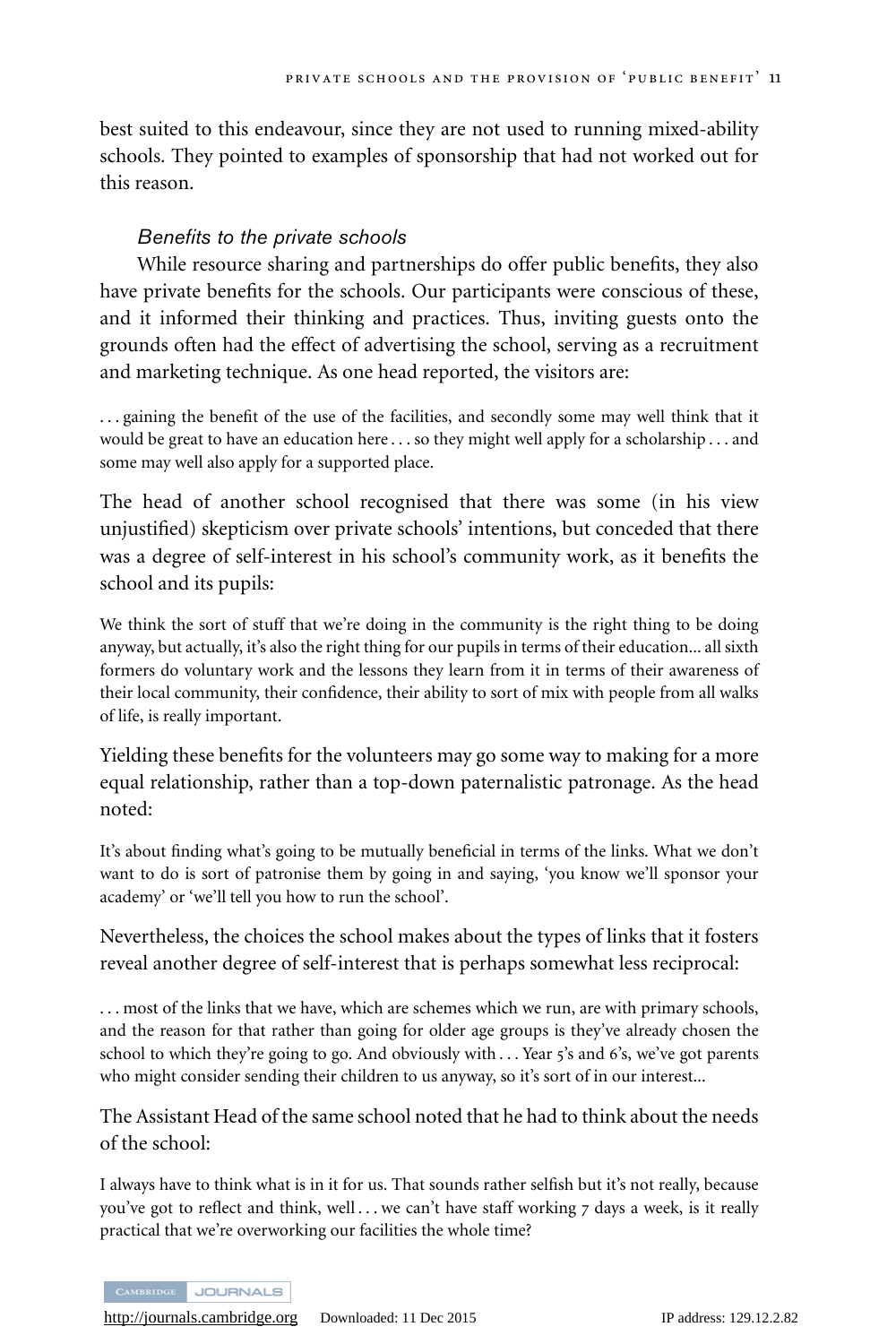<span id="page-13-0"></span>In short, our participants revealed that part of the function of these public benefit activities concerned the private school's own recruitment, the social makeup of the school, and/or the broadening of the education offered to their own pupils. As the head of a state school noted, they (the private schools) have an 'end game'.

#### Fundraising for other charities and volunteering

Curiously echoing the early practices of, especially, girls' schools in the Victorian era (Gathorne-Hardy, [1977](#page-18-0): 255), some schools mentioned in-school charity fund-raising activities, and pupils' volunteer work in the community as contributing to their public benefit. For example, asked how she delivers public benefit in practice a private school head included in her response:

. . . how we do it is fundraising for the girls' chosen charities, so they will choose which charities they want to support. Going out to visit our local elderly people's home – there are two near here. ... We go at Harvest and take all the Harvest gifts and sing. We go at Christmas. We go for visits.

While there are obvious beneficiaries – the recipients of the charitable funds and of the volunteer services – headteachers also anticipated longer-term benefits that are both private and public. Such activities gelled with the long-conceived tradition of inculcating 'character' and a charitable orientation in their children, helping them to grow into socially-responsible adults. It was part of the schools' mission:

. . . but it's not only public benefit but it's more long term in terms of opening these things up to children so that they will begin to think about them on their own and what they can do as adults . . . it's so that they will make a difference as young adults.

Although our participants were proud of their charitable and volunteering activities, and construed them as genuine public benefits, it remained unclear whether they were confident that such activities would be legally interpreted as fulfilling the public benefit criterion, even in the new regime following the judgement of the Upper Tribunal in 2011. Indeed, such activities are widespread also in state sector schools, even if the size of charitable sums raised is typically smaller for understandable reasons.

#### Potential harms

While our private school participants were generally positive about the value to society of public benefit activities, some were conscious of potential harms. In the case cited above – the scholarship for the football-playing smart child – the head recognised the direct loss for the primary school, though held that this was in the child's interests: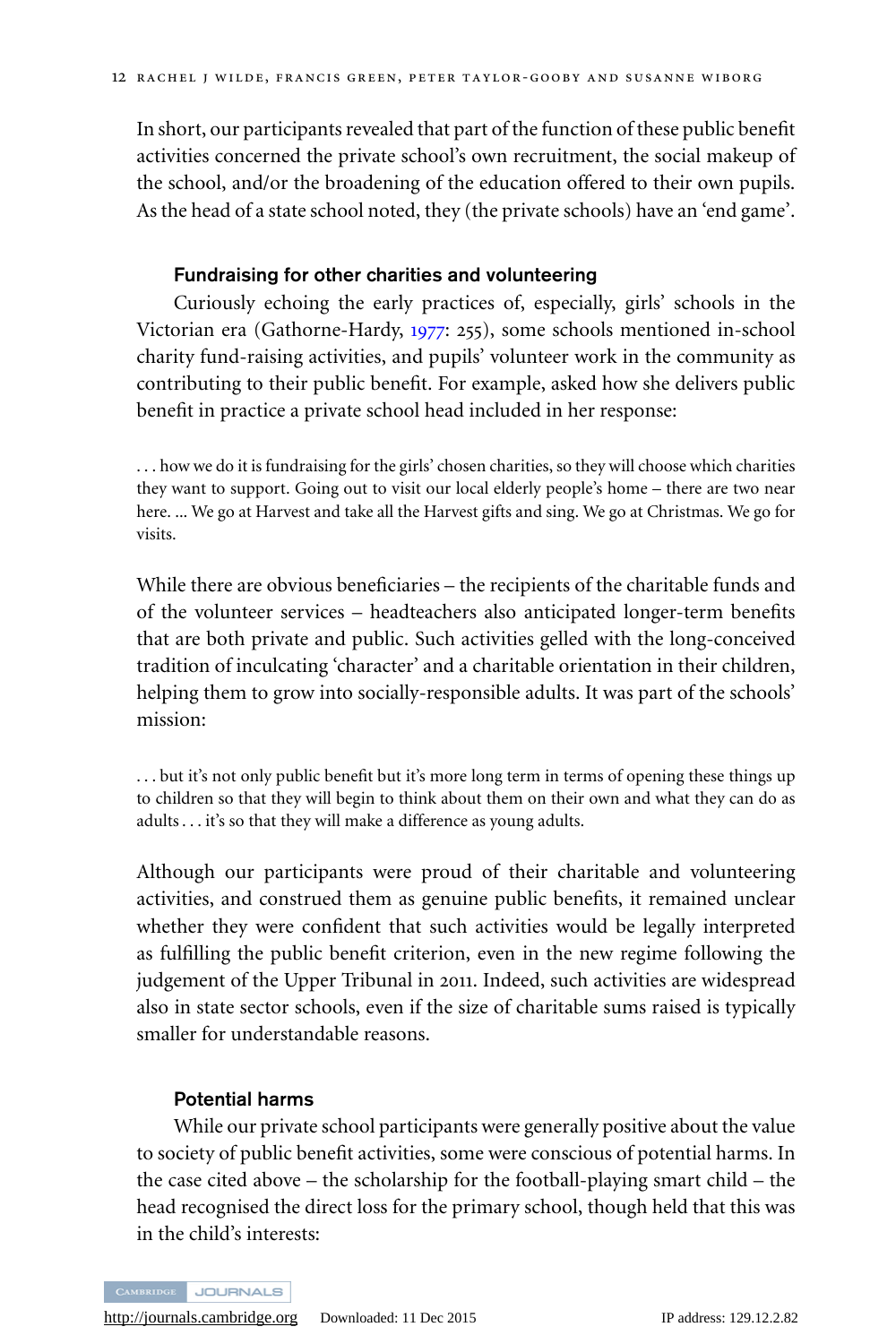The school there will be sad to lose him because he'll do wonders for their SATS scores, but they were honest enough to say that 'it's a difficult environment for us to challenge him sufficiently'. So we've got him.

Another private school head, who felt that educationalists are largely collaborative, also agreed with critics who feared that there could be a problem when private school scholarships cream the best pupils from state schools via bursaries or scholarships. Yet, since he was subject to a competitive education market he had a responsibility to look after the survival of his school:

I do see their point. To be brutal, our objectives are different . . . to ensure that the school survives and does what it does for all of its pupils. In order to do that it simply has to attract enough people, and if we pinch one or two able students from local schools, OK, we are competitive with them I suppose.

Another head went further, being explicit that taking the 'best, brightest' boys from the state sector could have a negative impact on the other pupils in state schools:

I do know that the siphoning off of an elite in a school can mean that there are no role models left to be the very makers of excellence for the rest.

Other private school headteachers noted resistance from state school headteachers to join with public benefit activities, either for ideological motives or from practical reasons of competition. This resistance was indeed manifest in the understanding of one of our state school participants from a rural region, whose school had experienced harmful competition. Stemming initially from a visit to the local private school to use the photography facilities, the host private school initiated marketing to her pupils. Bursaries, she thought, creamed off the state school's best pupils. The head was disappointed by what had ended up being a detrimental relationship.

. . . they're very business-like, the private sectors, extremely business-like, and they caused a lot of problems for us . . . we paid for it heavily. It's not performing their charity...it's doing the exact opposite... They're actually making us not viable because they pinch my top [pupils] . . . So they're not doing the charity work.

Following this experience, this head was very uncertain about attempting new links with the private sector, feeling that they were not going to offer something that would not also benefit themselves. 'True charity' for her, meant that there was no 'end game', that the private school would give without trying to fulfil its own agenda.

#### **5. Funding and regulating public benefit provision**

Following the Upper Tribunal decision of 2011, private schools were left in the legal position of being required to provide more than tokenistic public benefits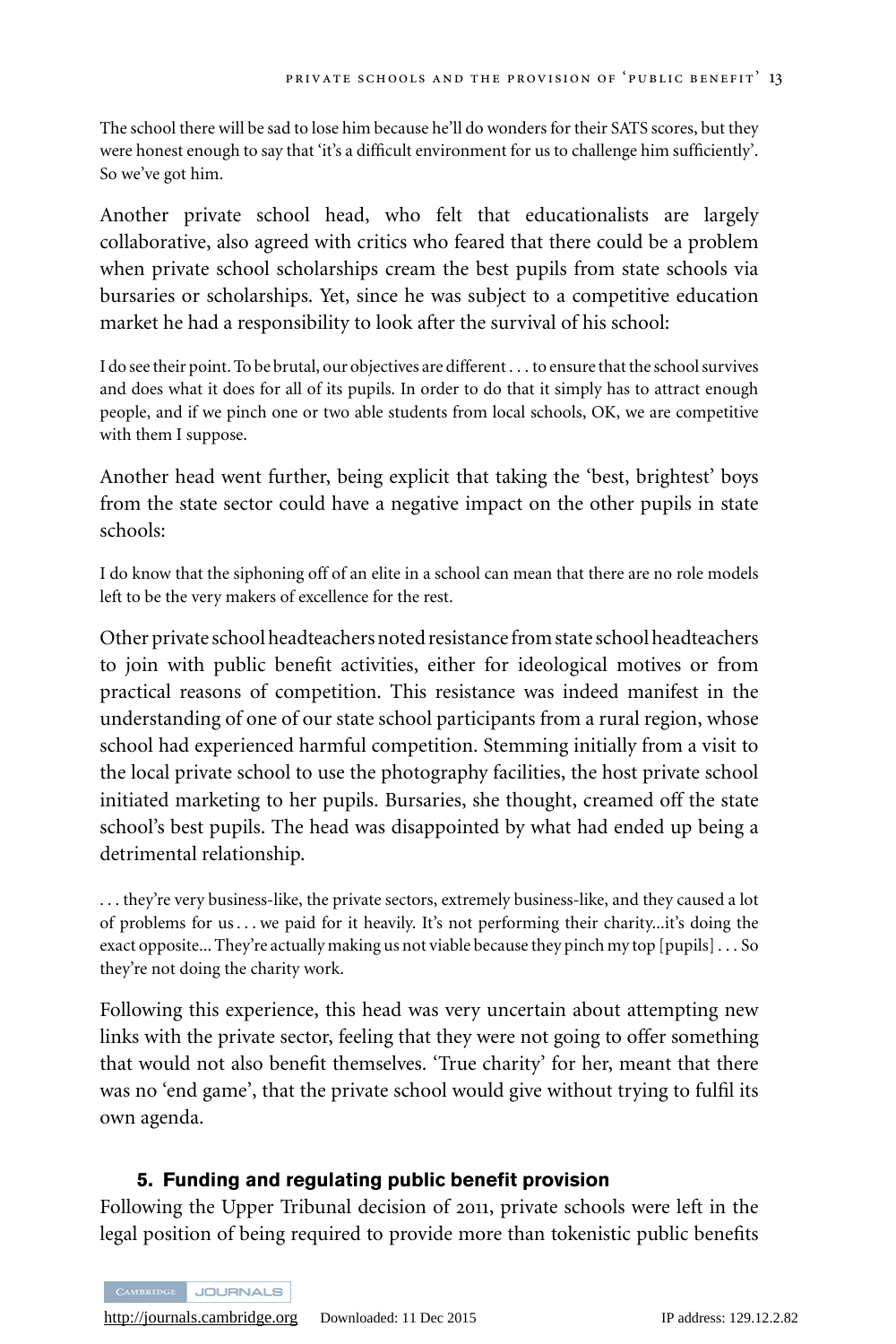for those that could not afford their fees (Charity Commission, [2013](#page-18-0)a: 21). All private schools with charitable status, then, are having to decide, either explicitly or implicitly, not just what public benefits to provide but what resources to devote to them. Three, partly contradictory, features emerged from our interviews: that the level of funding is often vague; that it is largely self-determined rather than externally constrained; and that, nevertheless, there was a wide pool of resentment at public benefit regulation.

Vagueness and uncertainty surrounding the level of public benefit emerged, not just because this external regulation is imprecise, nor merely because minor sharing activities are hard to account for without a strict system of time-keeping. Rather, for some, a lack of cost quantification was desirable because it enabled headteachers to follow their own agenda, up to a point, without having to always bring trustees on board. Thus, one informant from a large school noted:

. . . what we manage is to be able to do these things without quantifying them too much . . . running on a tighter budget you wouldn't be able to hide it the way we hide it . . . my governors would start thinking hang on a minute . . . I mean they must be sure that although they are . . . committed to what we're doing and proud that we are at the forefront of the academies movement in this country and wanting us to remain there . . . there come moments when they have to ask the question what is the price here, our duty is to govern this place.

Given our participants' assessments that most public benefit activities also had private value for their schools, it thus emerged that the headteachers' and trustees' preferences were the prime factors driving the level and type of provision. None of our participants reported that they had had to devote more than they wished; while one school without charitable status appeared to engage extensively in public benefit activities. Many stressed forcefully that they were doing what they did for public benefit from their own volition, not because of the Charity Commission's regulation.

Thus, among our participants, the requirement for the level to be more than tokenistic was perceived to be making little or no practical difference. A concomitant of this importance of self-determination is that the level of provision is likely to be related to the level of the school's wealth – something which was indeed reflected in the views and activities of our small sample. The schools with richer endowments were aware of the advantage this gave when it came to funding public benefits. By contrast, in a poorer school, where scholarships are paid from fee income, their introduction had caused some friction with parents. Thus one head supported the charitable intention but noted:

We're just not a rich school at all, living slightly hand to mouth, making a little surplus this year for the first time in four years . . . I'm sure that the big rich schools will be much more generous in their provision . . . how can we go away dishing out largesse left, right and centre when we haven't got any money. It's very, very, very, very difficult.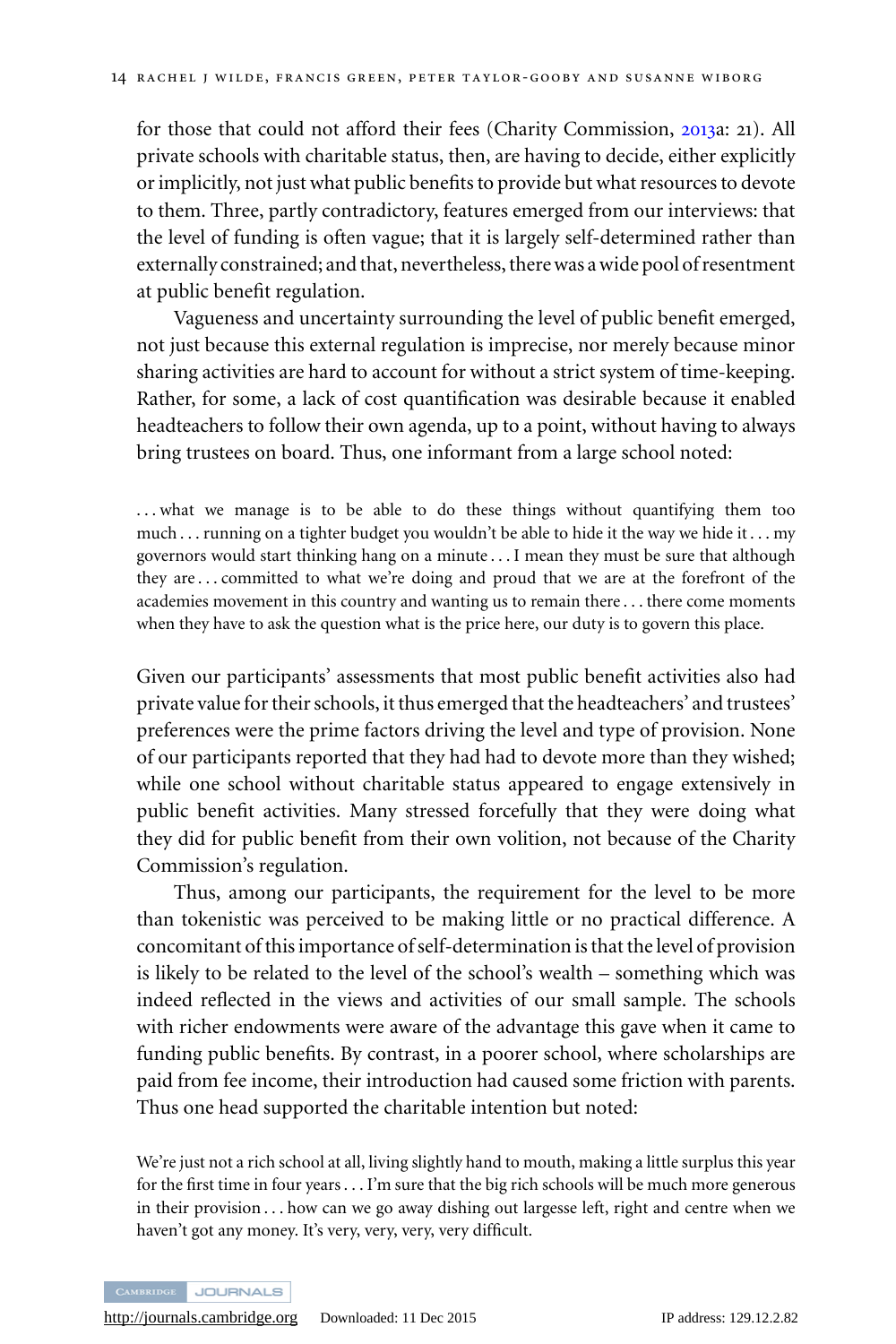With similar financial constraints, one head noted the depressing impact of the withdrawal of state funding support for public benefit activities; another harked back to the Assisted Places Scheme phased out from 1997, which had channelled substantial state resources into support of means-tested places in private schools.

Although there is the perception that it is the schools that decide, rather than the regulator, the debate on public benefit since the passing of the 2006 Charities Act may still have had some effect. There is evidence that reporting has been changed: many independent schools, along with other charities, were induced to attend to the narrative explanations provided in trustees' annual reports, even if only about 15 per cent of education and training charities are fully compliant with the narrative requirement (Morgan and Fletcher, 2013). Moreover, it remains possible that the debate influenced the norms which governed some headteachers' and trustees' decision-making. Some of our participants indicated that they were working to a norm of around 5 per cent of turnover, although it is unclear where this figure originates from. Despite the fact that the Charity Commission never released an official benchmark, and the Tribunal established that it did not have the powers to do so, the Charity Commission's pilot assessments in 2009 (Charity Commission, [2009](#page-18-0)a, [2009](#page-18-0)b) appeared to point in this direction. The Sutton Trust report on fees remissions discovered an average of 7.8 per cent of total income spent on bursaries, but with a large differentiation across schools, with more than a quarter offering less than 5 per cent in fee remissions and another quarter offering more than 10 per cent (Davies *et al.*, [2010](#page-18-0): 3).

Nor does the absence of a binding constraint on funding stop the headteachers from expressing anger at the requirements apparently imposed on them by the Charity Commission, even in their modified form in 2013. In addition to the more widespread generic objection to intervention or regulation of any kind, headteachers objected to having a uniform obligation laid upon all private schools, given the heterogeneity of their endowments. Thus one head noted:

. . . it's not ever through want of trying, it's because we sometimes just can't . . . We're always open to new ideas and suggestions, but we've got to still be treated within the context of the school that you operate in.

#### Another noted:

I don't think you can have a blanket thing that says 'all schools need to do this, this, this and this to be able to fulfil that public benefit'.

The headteachers especially objected to being told what their moral obligations were by politicians. As one informant remarked:

. . . Adonis is the other dangerous character here, where he talks about sort of the moral obligation for England's schools to make state education better[.](#page-18-0)<sup>7</sup>

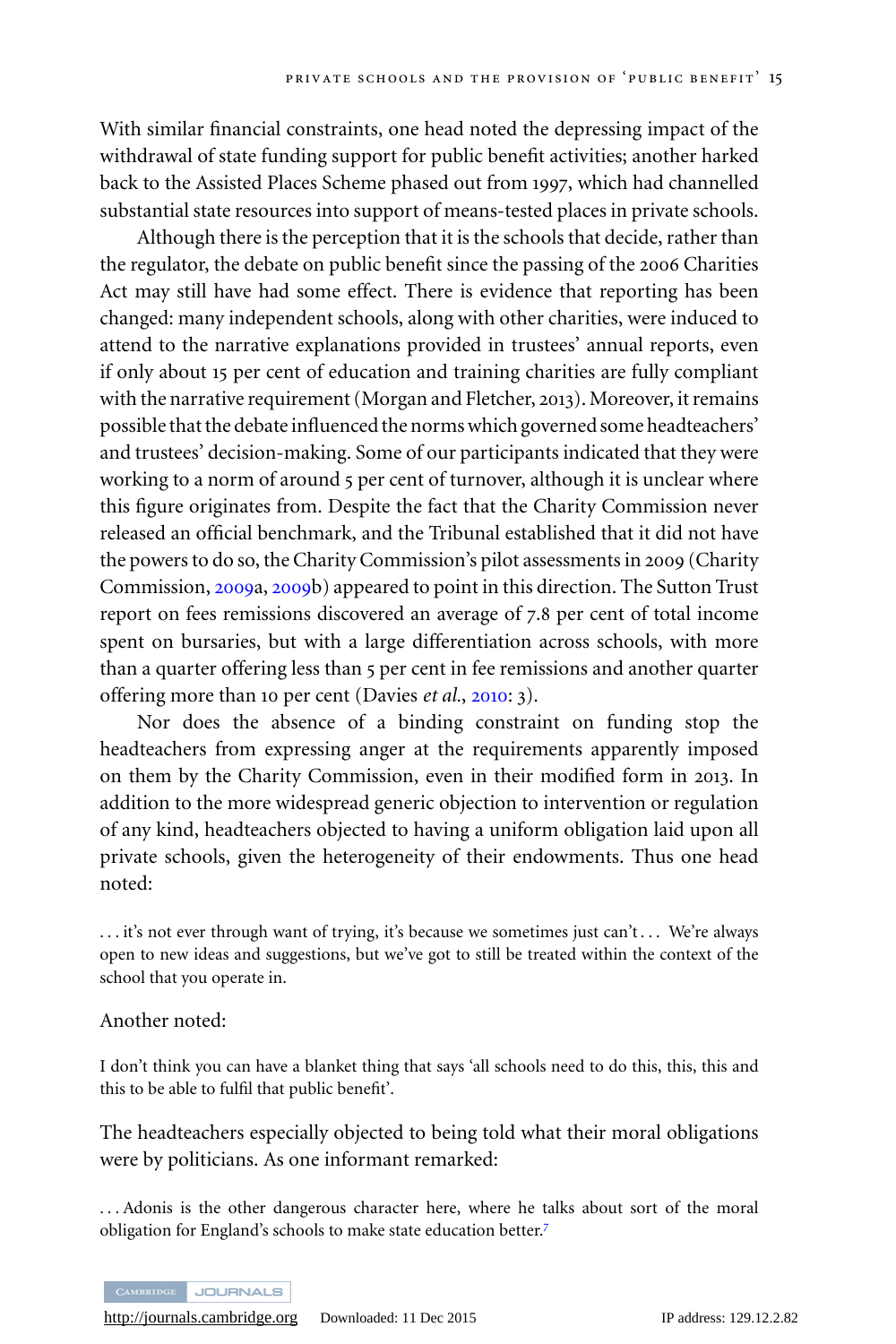<span id="page-17-0"></span>Another agreed:

. . . it's not BUPA's job to make the NHS better, so in what sense do we have a moral responsibility? As it happens, personally we think it is the right thing to do because we think it's good for the community and it's good for the schools, it's in line with our founder's ethos . . . To what extent does the private sector have a duty, a moral duty, to make the public sector better? It wouldn't apply outside of education, would it?

Alongside headteachers' resentments, they insisted their trustees' priorities and their foundation's mission came before those of politicians and regulatory bodies. Thus, wanting no legal constraint, one informant's advice for his fellow headteachers was:

... there should be a test [of public benefit] but ... I don't want you to be bound by law to have to do this, I want you to look at your foundational mission statements and think about what will make sense for you in your community, and surely unto the degree that you can according to how wealthy you are . . .

Finally, many participants expressed frustration with the terms in which the debate had been framed, which both focused largely on bursaries and appeared to vilify private schools. As one participant related with some passion:

. . . I mean it really makes me cross when people talk about public benefit and meeting the public benefit requirements and all that. Because every single person nowadays, if a school does something, says that they're only doing it to justify their 'public benefit'. And if you do lots of things, like we do, people say 'oh, you're only doing it for public benefit' and . . . it's been made to seem like a cynical ploy . . .

#### **6. Conclusion**

Following the resolution by the Upper Tribunal of the issues surrounding charitable private schools, and the limitations imposed on the powers of the industry regulator, schools were left only with the obligation to provide some 'more than tokenistic' public benefit, a minimum that could not be standardised and quantified across schools. They could decide what form their public benefit activities would take in order to meet the court's interpretation of the public benefit standard. Their decisions regarding this are framed by their own perceptions, their trustees' obligations and visions and the schools' circumstances. It was in this context that we sought to investigate how schools' headteachers understood and carried out public benefits.

There are three general findings. First, schools interpret public benefit widely to include pupils in state schools, people living in local communities, the beneficiaries of other charities supported by their pupils, and society in general via their endeavours to raise socially responsible adults. Second, however, our participants generally coupled their understanding of public benefit with a perception that these activities were also of private benefit to the school and its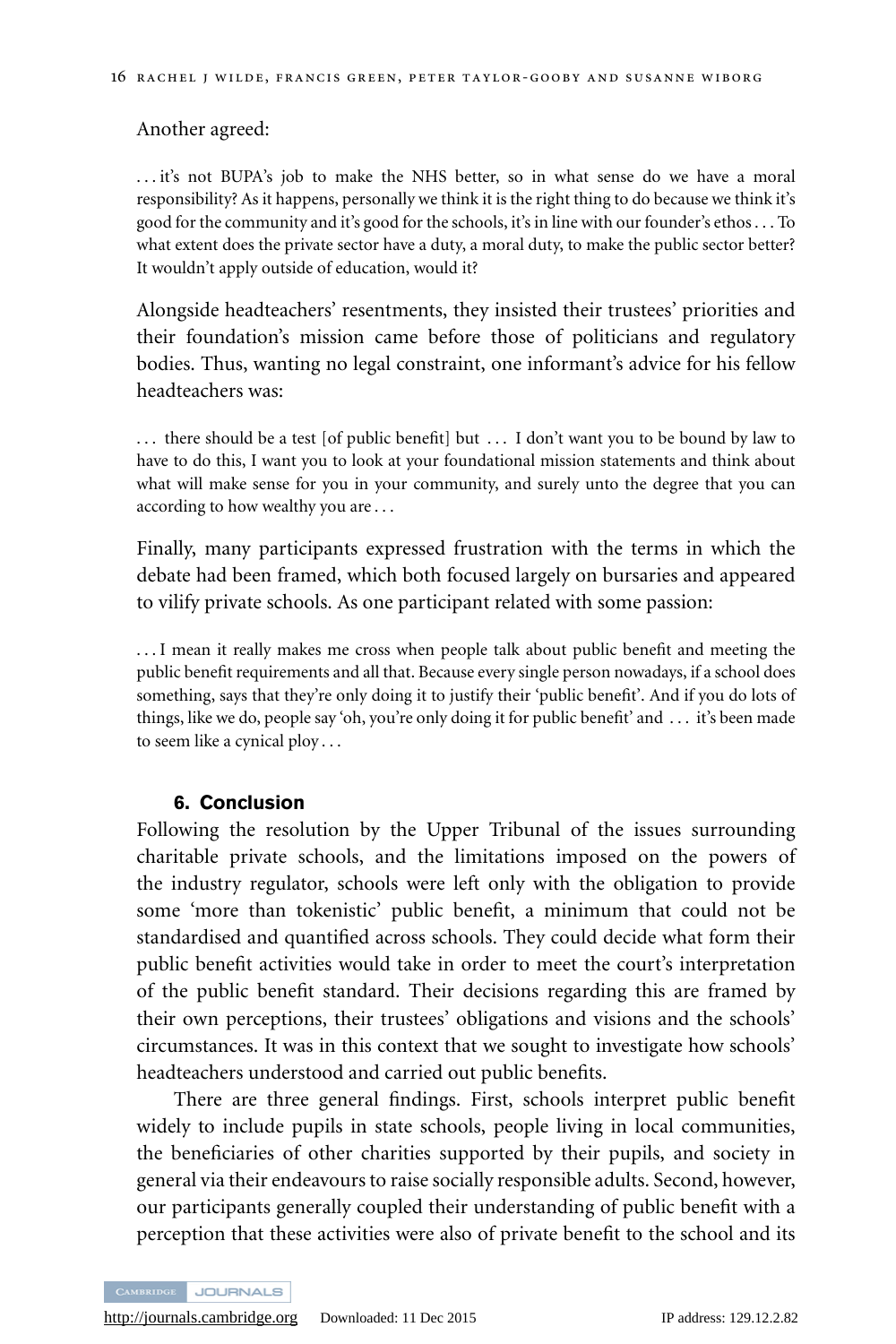<span id="page-18-0"></span>pupils, through a broadening of horizons, an improved social mix or a mutual sharing of resources. Some partial bursaries could be interpreted as revenuemaximising tactics. Curiously, none of our participants raised the potential peer effects from scholarship pupils, although they did refer to the detrimental effect on the state sector of losing bright students.

Third, as a consequence, we detected clear signs of headteachers balancing the advantages (public and private) of public benefit activities against their costs, just as they would any other area of activity. The headteachers were able to articulate broadly the benefits and costs of different activities. While several headteachers acknowledged the negative effects their practices could engender in state schools, their duty to their own school's interests usually came first. While they varied in their decisions depending on their, and their trustees', wishes and on their endowments, all opted for some form of provision rather than none, and many articulated for us the limits imposed by the costs.

External constraints were not perceived to be binding. That is, the extent to which they were generally pursuing public benefit strategies was not affected by the 'more than tokenistic' presumption of the law. In this context, participants' resentment of such regulation seems at first curious, particularly when set against the experiences of the third sector and the state education sector, where there has been increasing pressure to professionalise, become more accountable and incorporate auditing, monitoring and evaluation practices (Laurie and Bondi, 2005; Wilde, [2013](#page-19-0)). The vehemence of the rebellion of private schools against regulatory measures stems, perhaps, from the extent of their influence, and from a more general anxiety about state intervention, where independence is perceived to be fundamental to their identity.

These findings highlight the difficulties that are likely to face policy-makers who contemplate the use of charitable law and public benefit requirements as a prime instrument for the redistribution of educational resources. What might change matters? A large increase in schools' endowments would allow much more public benefit to be distributed. However, only a few schools with the richest and most well-disposed pupils and alumni donors are likely to be able to deliver in this way. Alternatively, to ramp up the scale of integration and redistribution would require a substantial change in private schools' perspectives. Neither of these seem at all likely. We conclude that public benefit delivery, with the law as it now stands, is unlikely to result in a significant change in the disposition of educational resources.

#### **Notes**

1 The Charities Act 2006 and 2011, and the Charity Commission referred to throughout the article, apply to England and Wales. While Northern Ireland has its own regulator and corresponding Acts that echo the English discussion, Scotland is distinct in that its regulator administers a charity test that reviews public benefit provision.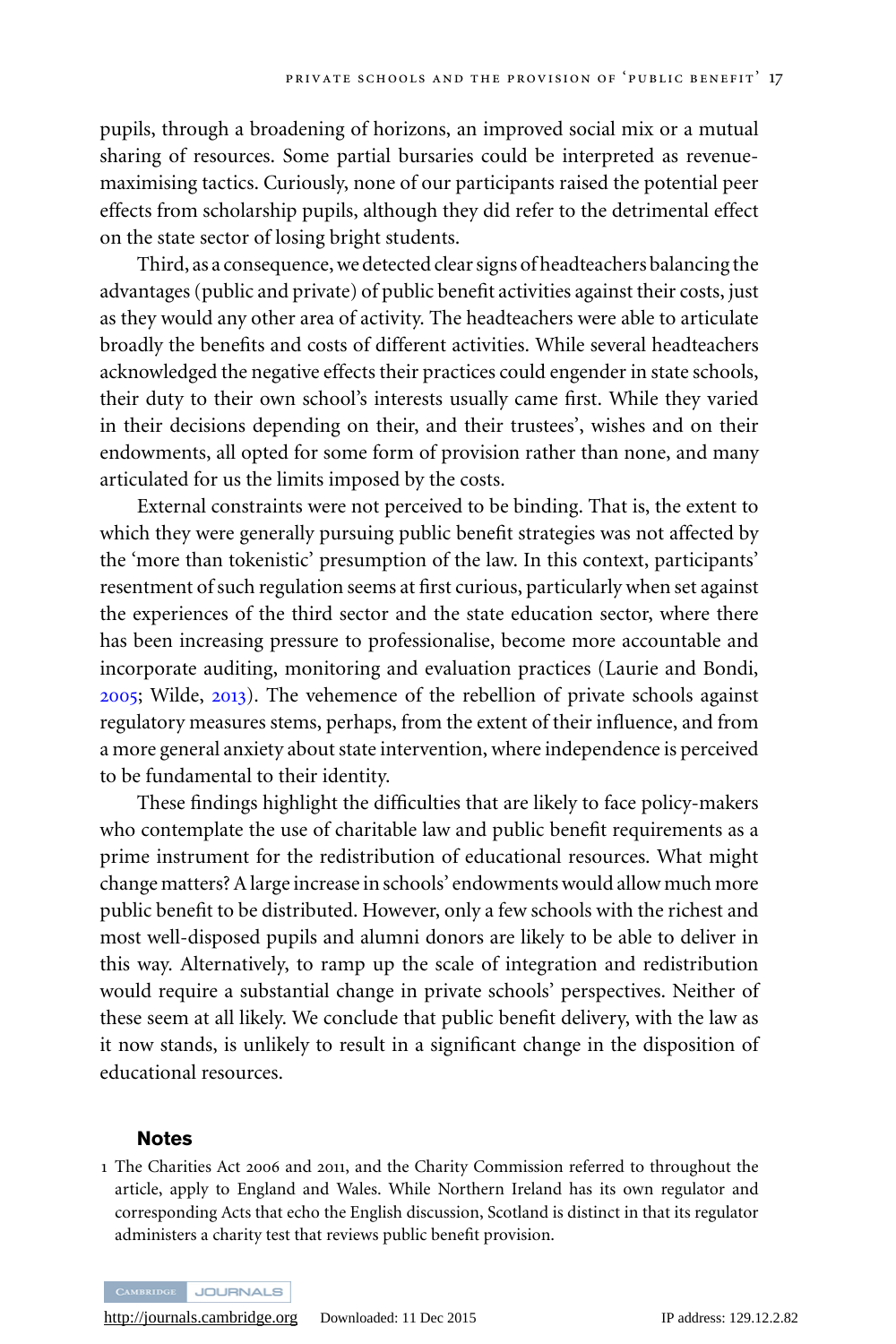- <span id="page-19-0"></span>2 There is a considerable body of literature on the matter of the wider social benefits of education (see for example McMahon, 2009), which we do not have the space to engage with here.
- 3 This scheme, introduced through the 1980 Education Act, ran until it was terminated by the incoming Labour government in 1997.
- 4 This point is stated by Glatter, Dombey, Lloyd and Mountfield, representing the Education Review Group, in their interventions into the Upper Tribunal Case in 2011 (ERG, [2008](#page-18-0)). There is a growing literature confirming peer effects within schools; see, e.g. Schneeweis and Winter-Ebmer (2007).
- 5 Another 12.5 per cent of pupils benefited from fee reductions by virtue of staff or sibling or HM Forces discounts, while a further 10 per cent were on partial scholarships.
- 6 State school academies in England are fully state-funded, but have been removed from local government control; 'free schools' in England are newly-founded schools, modelled on the Swedish *friskolor* and on charter schools in the US (Wiborg, 2010).
- 7 Lord Adonis is a Labour peer and enthusiast for academies who was Minister for Schools and Transport Secretary under Tony Blair and Gordon Brown.

#### **References**

BBC. (2012), Private schools urged to back academies by Lord Adonis. *BBC*.

Blunkett, D. (1997), Let's Work Together. *The ISIS Magazine*, *Autumn*(18), 9–10.

- Blunkett, D. and Davidson, D. (1995), Interview with David Blunkett. *The ISIS Magazine*, *Autumn*(14), 10–12,30.
- Charity Commission. (2008), *Charities and Public Benefit: The Charity Commission's general guidance on public benefit (amended 2011)*.
- Charity Commission. (2009a), *Highfield Priory School Ltd A public benefit assessment report*. Charity Commission.
- Charity Commission. (2009b), *St. Anselm's School Trust Ltd A public benefit assessment report*. Charity Commission.
- Charity Commission. (2013a), *PB1 Public Benefit: The public benefit requirement*.
- Charity Commission. (2013b), *Public benefit analysis of the law relating to public benefit*
- Davies, P., Noble, J., Slack, K. and Bigurs, K. (2010), *Fee remissions and bursaries in independent schools*. Sutton Trust.
- Donnison, D. (1970), *The Donnison Report The Public Schools Commission: Second Report*. Her Majesty's Stationery Office.
- Douglas, J. (1956), *English Historical Documents, Clarendon commission report on our public schools* (pp. 886–923). London: Eyre and Spottiswode.
- Dunn, A. (2012), Using the Wrong Policy Tools: Education, Charity, and Public Benefit. *Journal of Law and Society*, 39(4), 491–514.
- ERG. (2008), Public Benefit and Fee Charging Response by the Education Review Group to the Charity Commission consultation on the draft supplementary Public Benefit and Fee-charging guidance.
- Gathorne-Hardy, J. (1977), *Public School Phenomenon 597–1977*. Harmondsworth: Penguin Books Ltd.
- Green, F., Machin, S., Murphy, R. and Zhu, Y. (2008), Competition for private and state school teachers. *Journal of Education and Work*, 21(5), 383–404.
- Green, F., Machin, S., Murphy, R. and Zhu, Y. (2012), The Changing Economic Advantage from Private Schools. *Economica*, 79(316), 658–679.
- ISC. (2014), *ISC Census 2014*. Independent Schools Council.
- Laurie, N. and Bondi, L. (Eds.), (2005), *Working the Spaces of Neoliberalism: Activism, Professionalization and Incorporation*. Malden, Oxford, Victoria: Wiley-Blackwell.
- Manville, P. (1982), Tax Exempt Status of Private Schools. *Journal of Education Finance*, 8(2), 209–215.